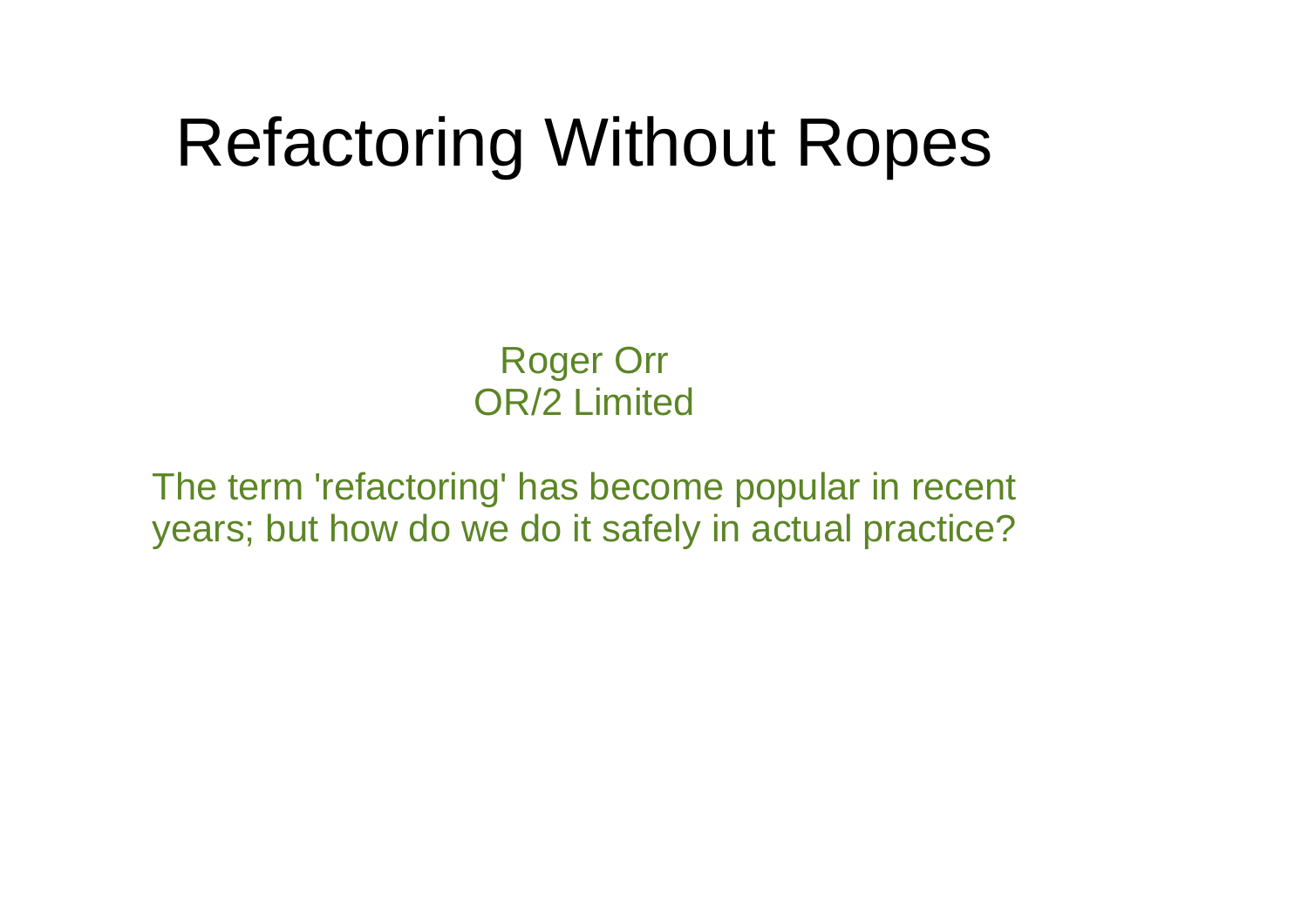#### Refactoring ...

- ● "Improving the design of existing code" *Martin Fowler*.
- ●• Iterative process for changing code safely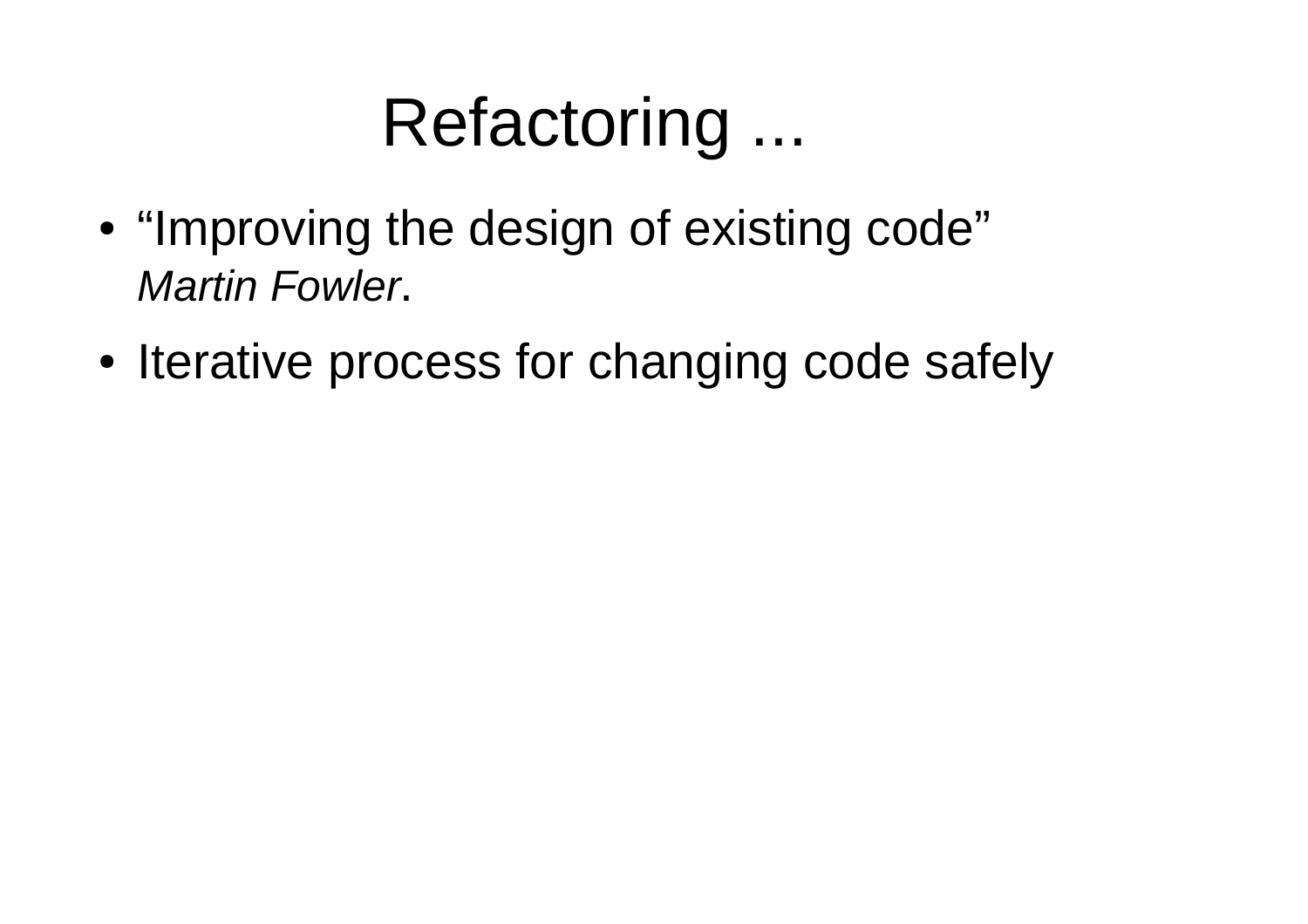#### … without ropes

- When learning to climb, ropes catch you when you fall
- ● Climbing 'for real' is riskier
	- –- Someone has to be in front
	- Mistakes become more serious
- The 'three point' rule
	- –- Only move one hand or foot at a time
	- 'Iterative refactoring'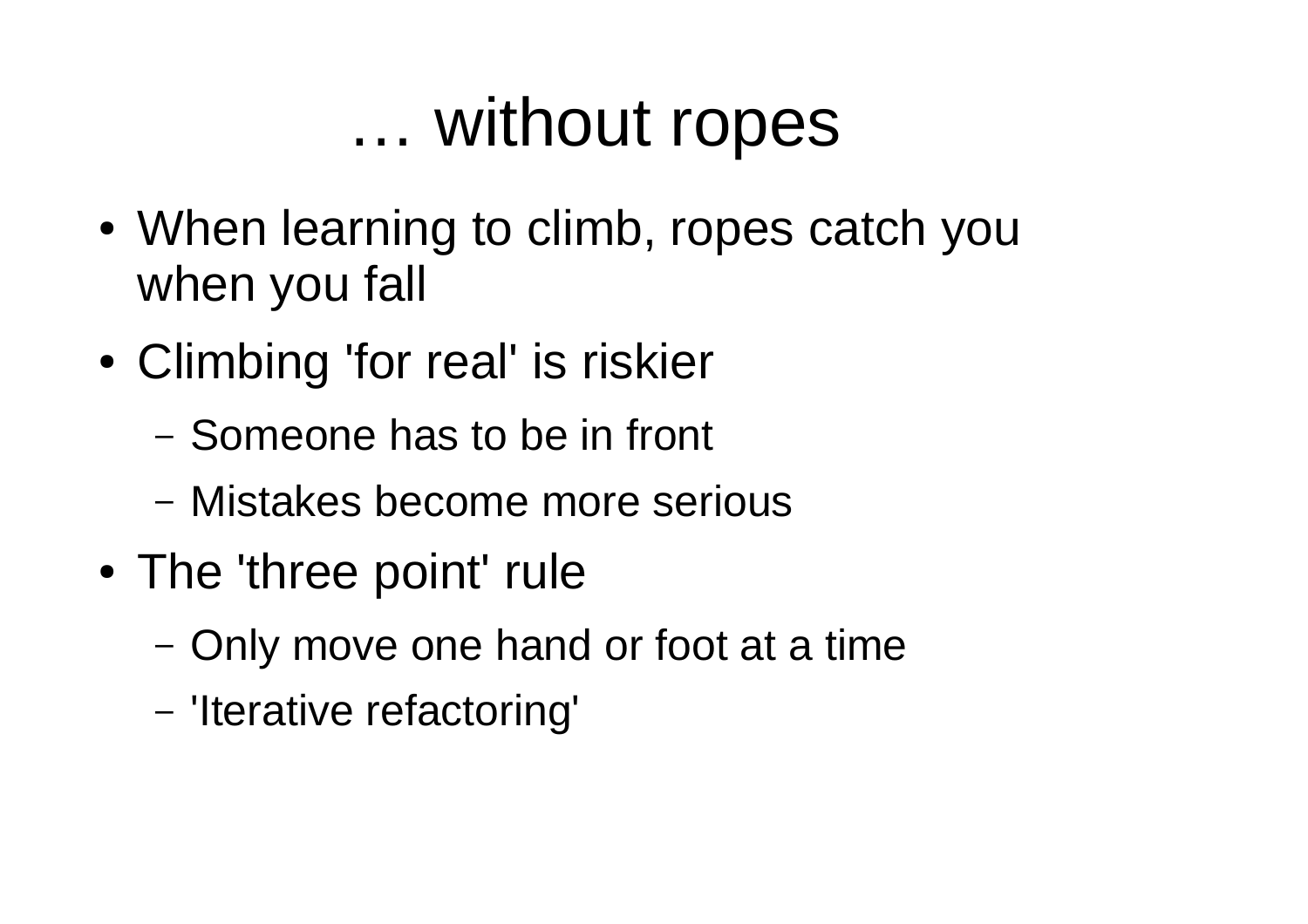# What is refactoring?

- Do not alter external behaviour
- Improve internal design
- Be disciplined
- ●Minimise the chance of introducing bugs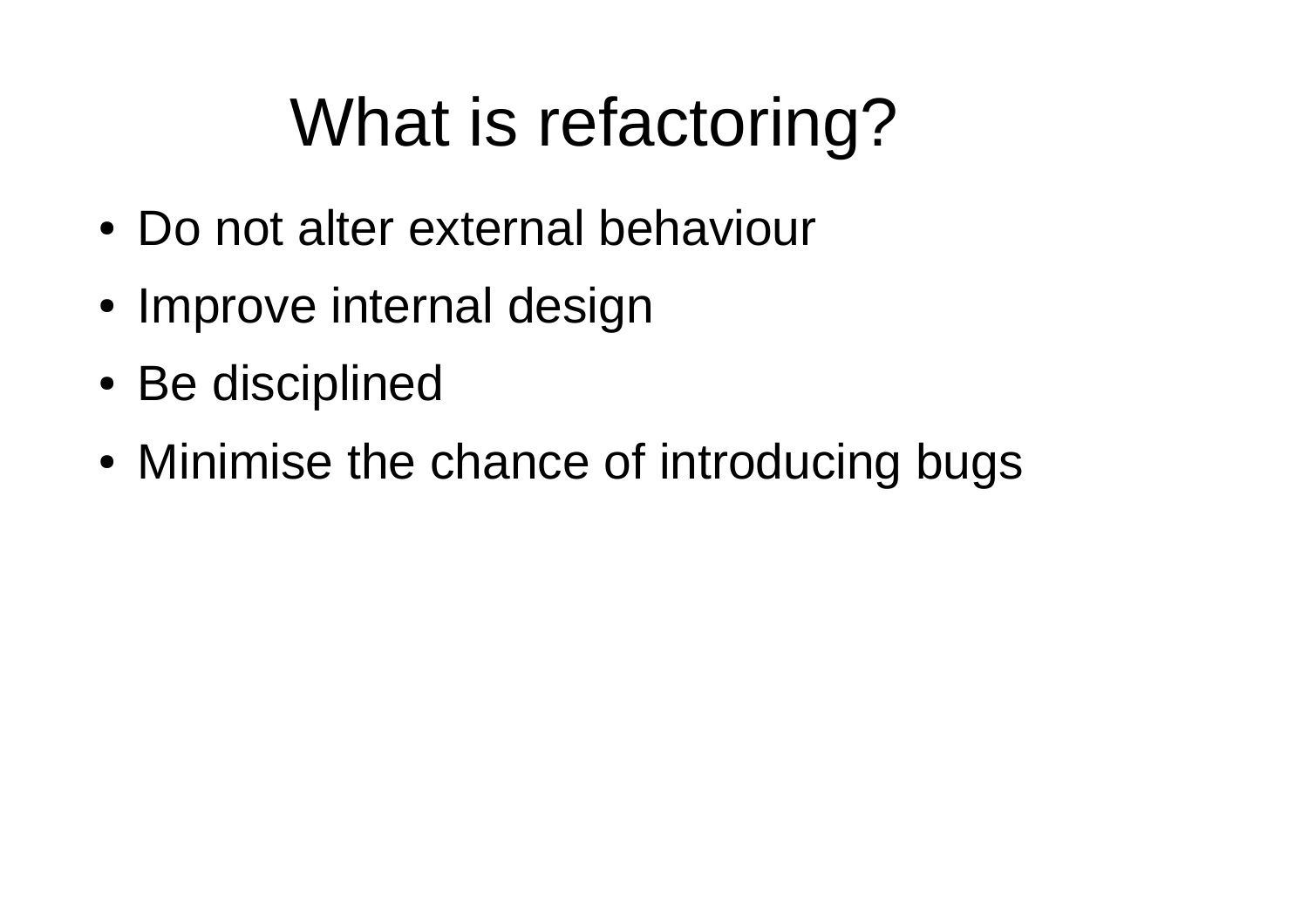# What is refactoring?

- ● Refactoring can occur at various levels
	- Inside a single method implementation
	- Inside a class
	- Inside a module
	- Inside an application
- ●The scope does not affect the principles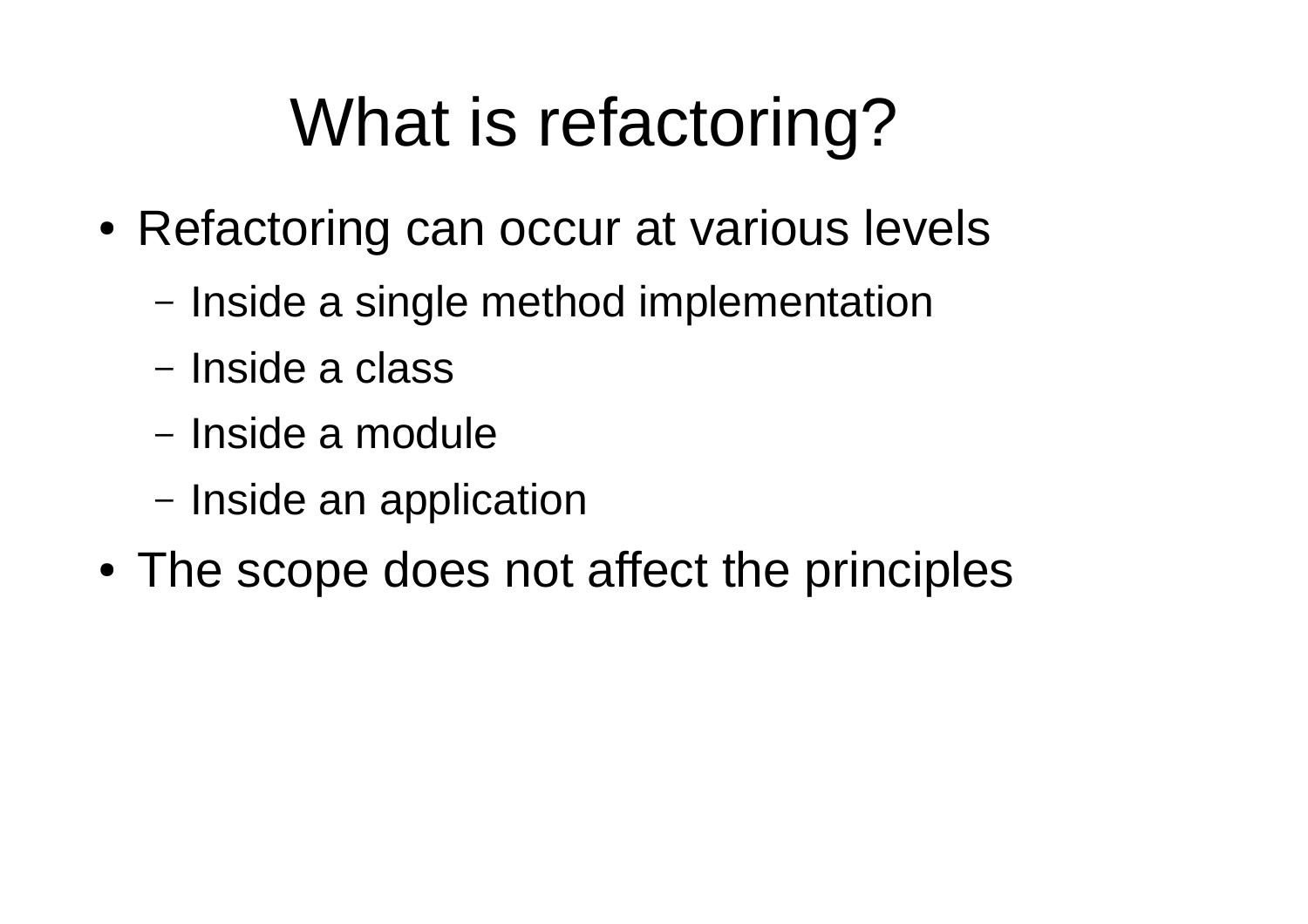# What doesn't change?

- ●• One key defining characteristic of refactoring is that the external behaviour is unaltered
	- –– Tests unchanged
	- Manuals and user guides unchanged
	- "Bug-compatible" release
- ●What is *external* for this refactoring?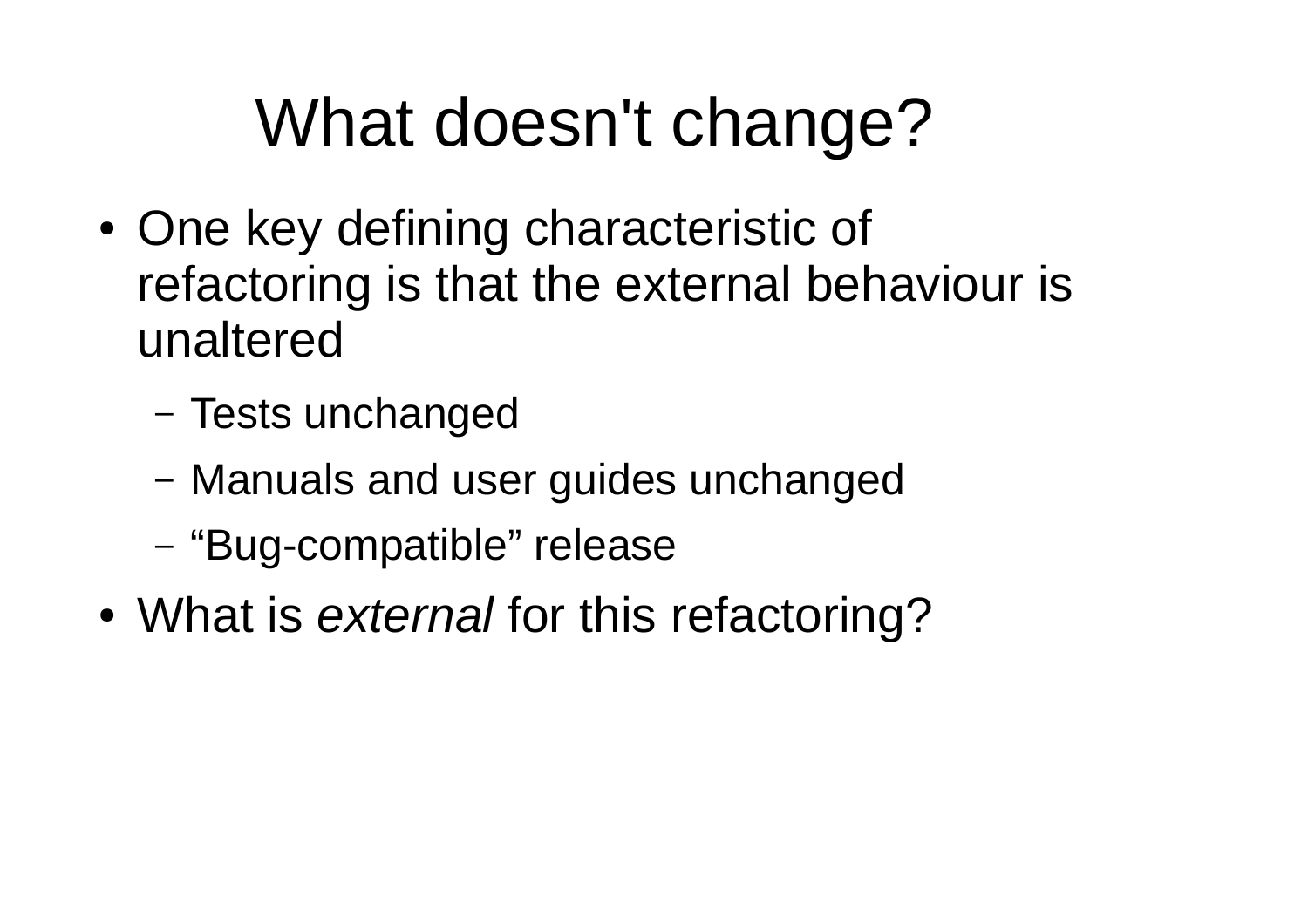# So … what changes?

- Internal Implementation
	- Algorithms
	- Methods added/removed/changed
- ●Class hierarchies changed
- Tools or lower level components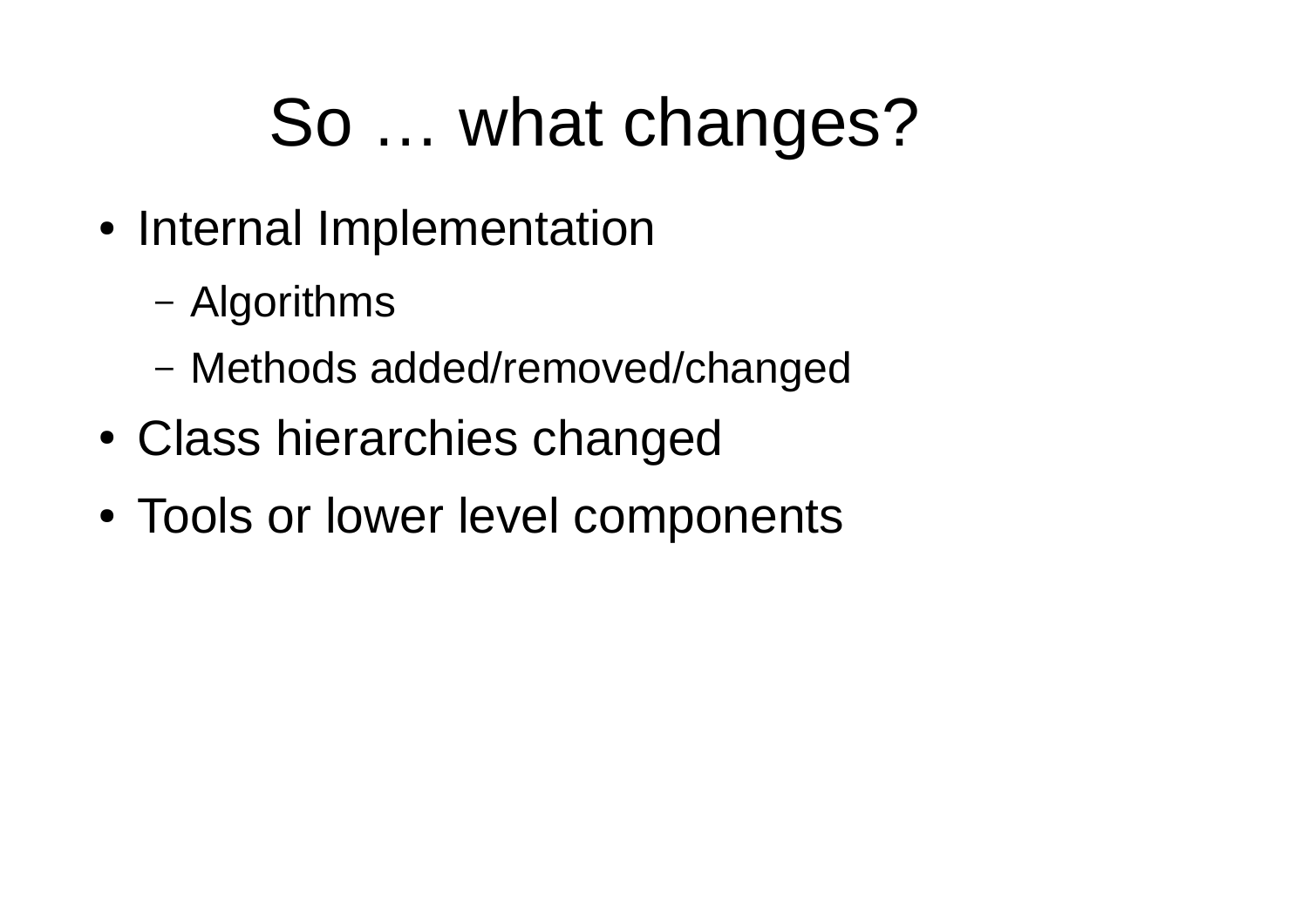# So … what changes?

- Improve design
- Reduce entropy
- ●• Improve performance (debatable!)
- ●• Prepare for future enhancements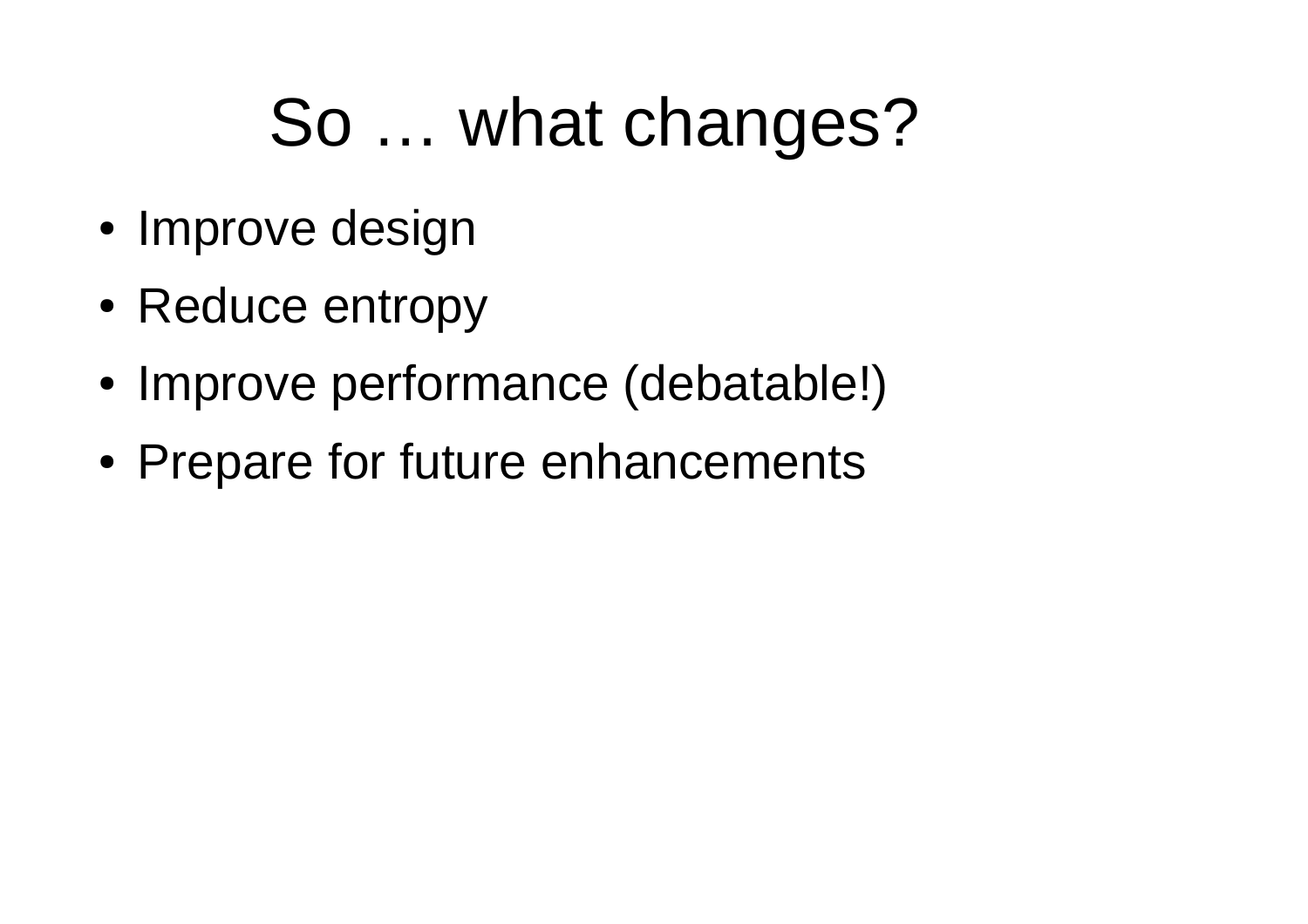# Be disciplined

- ● Refactoring is not externally defined
	- Easy to have scope creep
	- Pressure to add 'business benefit'
- Existing code can be
	- Fragile
	- –Poorly understood
	- Undocumented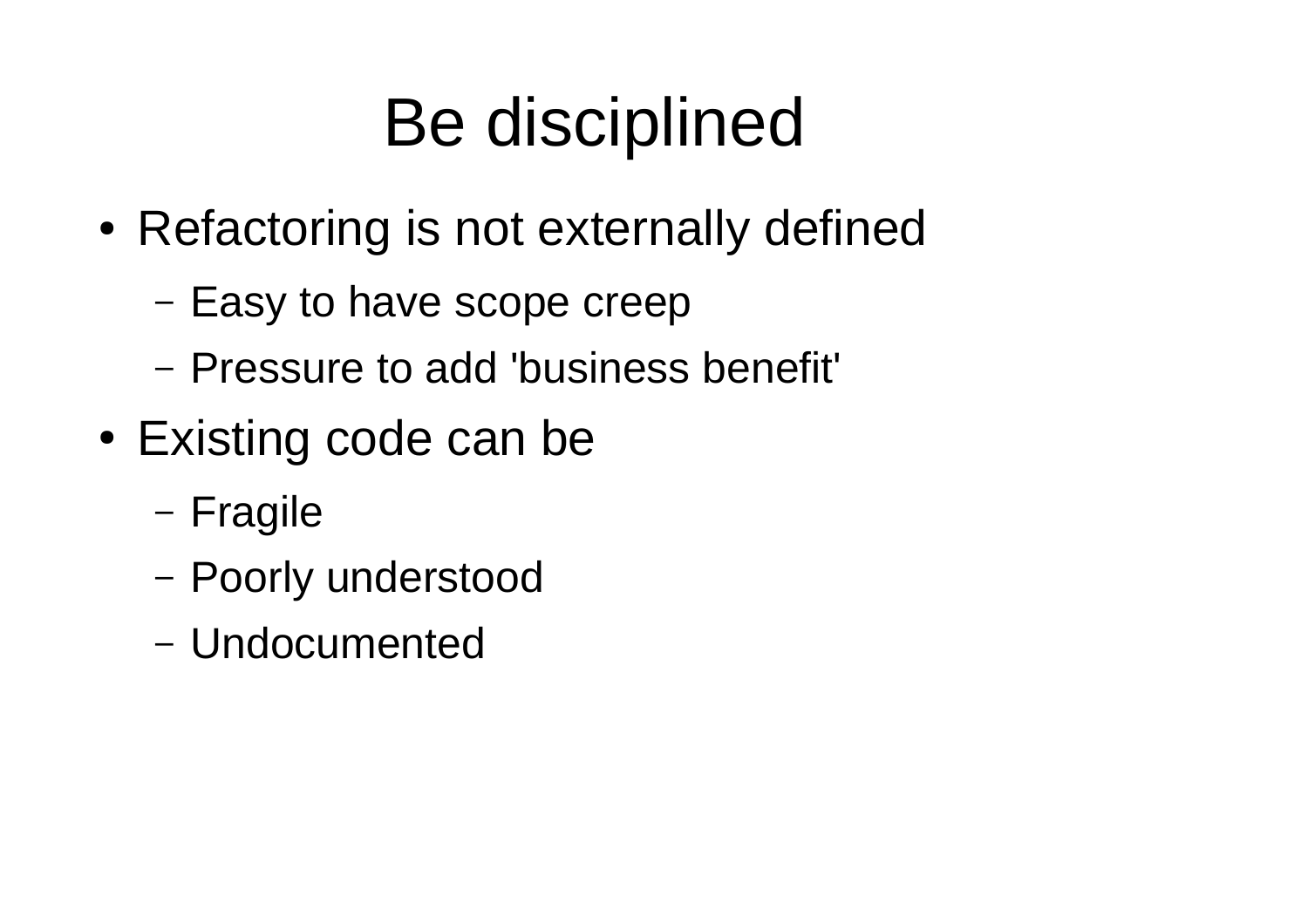# Introducing bugs?

- All change is dangerous
	- Follow existing patterns
	- Use tools
- No new functionality so testing easier
- ●What to do with *existing* bugs?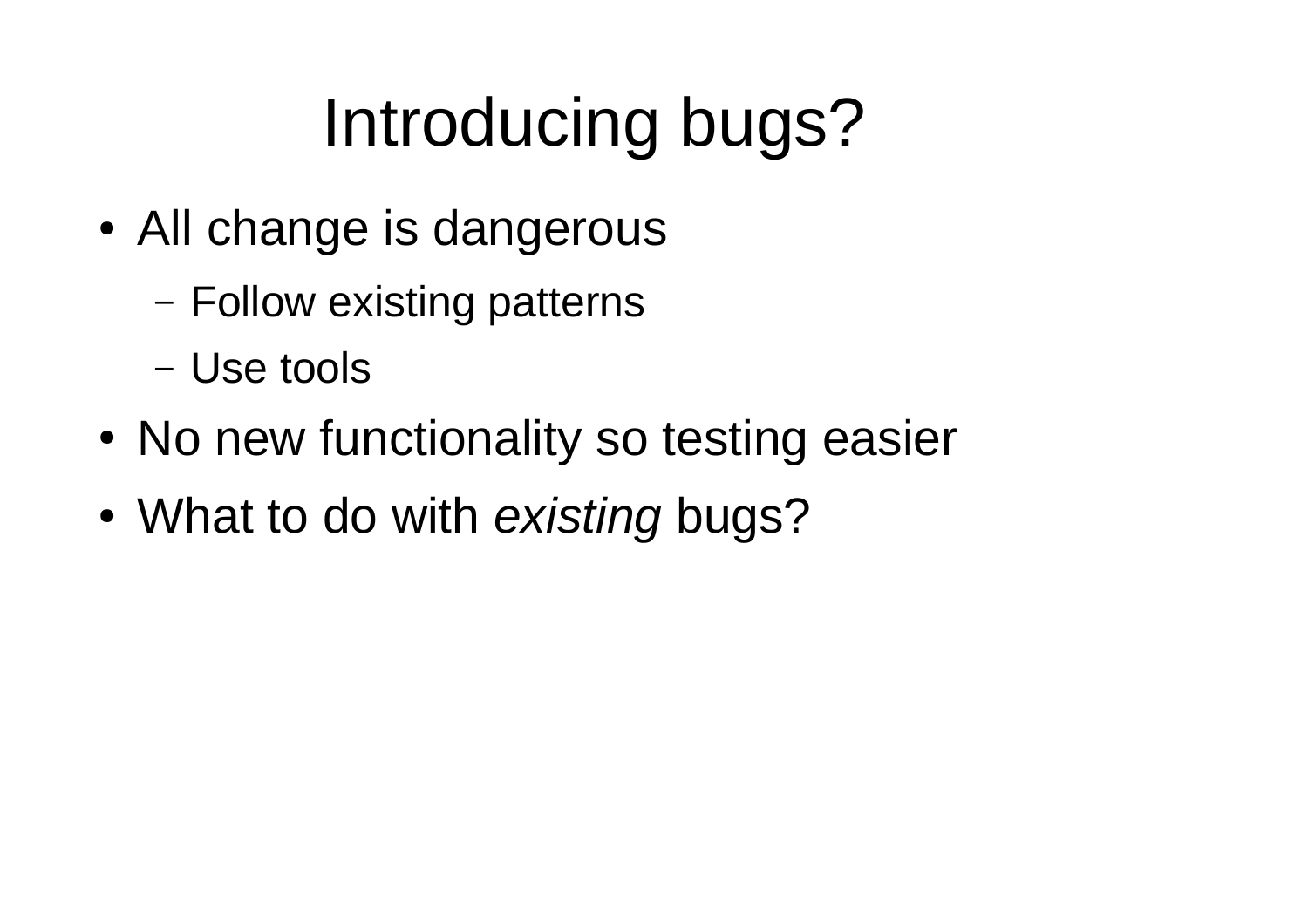# Ropes for refactoring

- ● Complete test coverage at the right level
	- Unit tests for small changes
	- Integration/system tests
- Unambiguous existing code
- Safe test environment
- ●Easy release/backout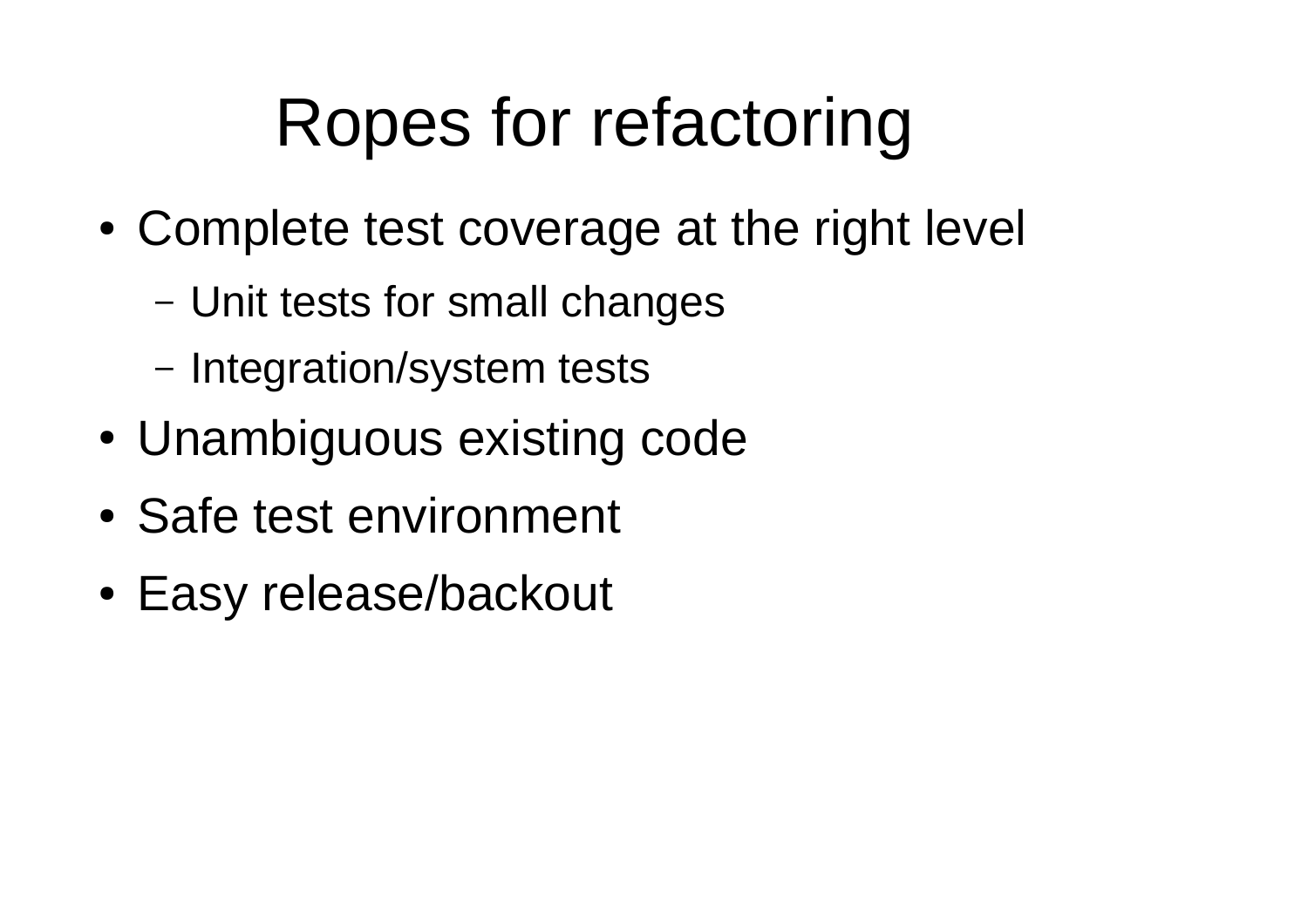#### Sample refactoring

#### • Replace Parameter with Explicit Methods

```
void setValue(String name, int value) {
   if (name.equals("height"))
    height = value;
   else if (name.equals("width"))
    width = value;
   Assert.shouldNeverReachHere();
}
void setHeight(int value) {
    height = value;
}
void setWidth(int value) {
    width = value;
}
```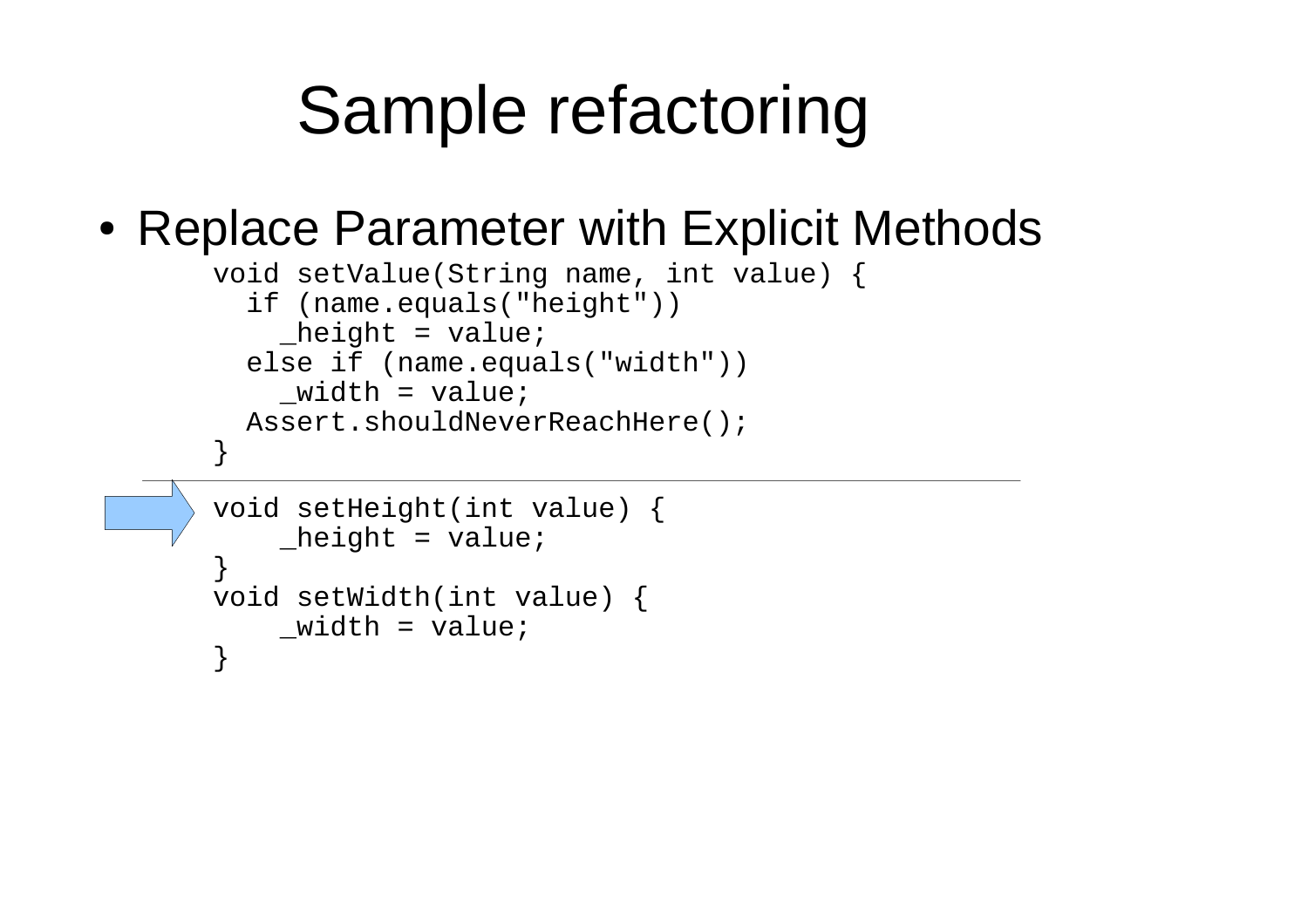# Is it worth it?

- Pros
	- Avoids conditional code
	- Gain compile time checking
	- Self-documenting
- Cons
	- –– Harder to change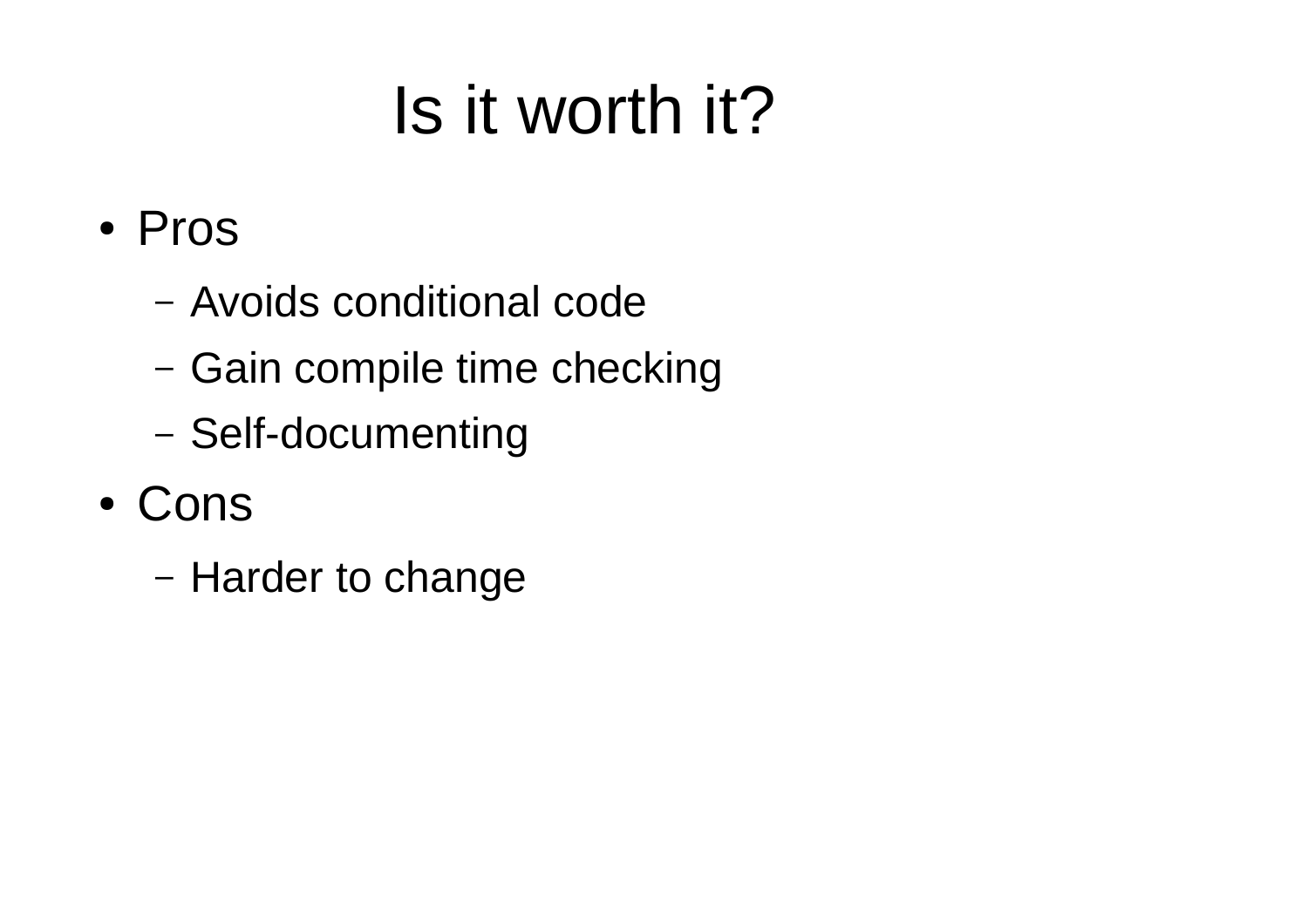#### **Mechanics**

- Create new methods
- ●Call from appropriate leg of old method
- ●Compile and test
- Replace each call site as appropriate
- ●Compile and test
- Remove conditional method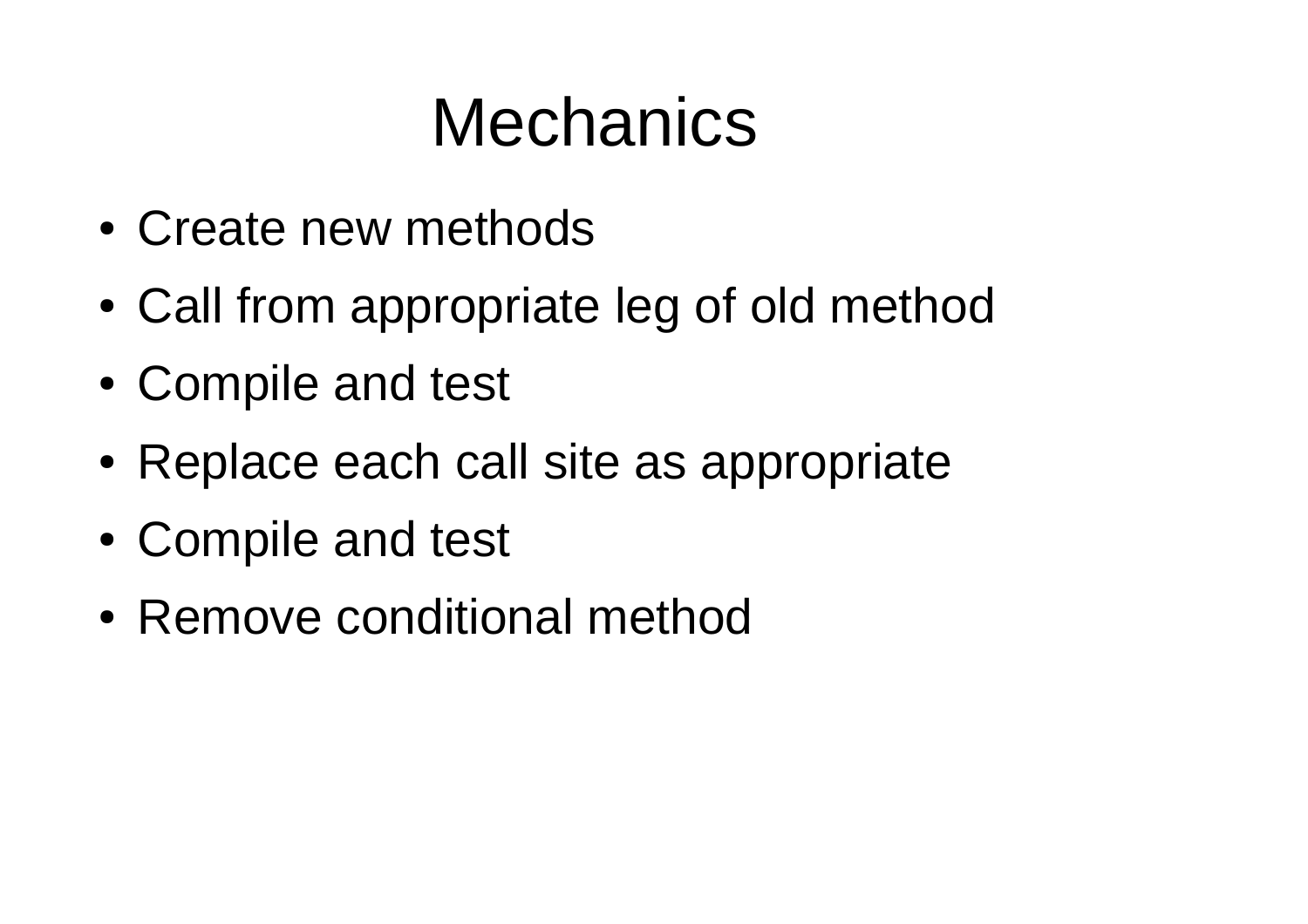# **Mechanics**

- ● First move (new method)
	- –Check: remove new method on failure
- ●• Second move (change call sites)
	- –Check: change call sites back on failure
- ● Third move (remove old code)
	- –Check: put old code back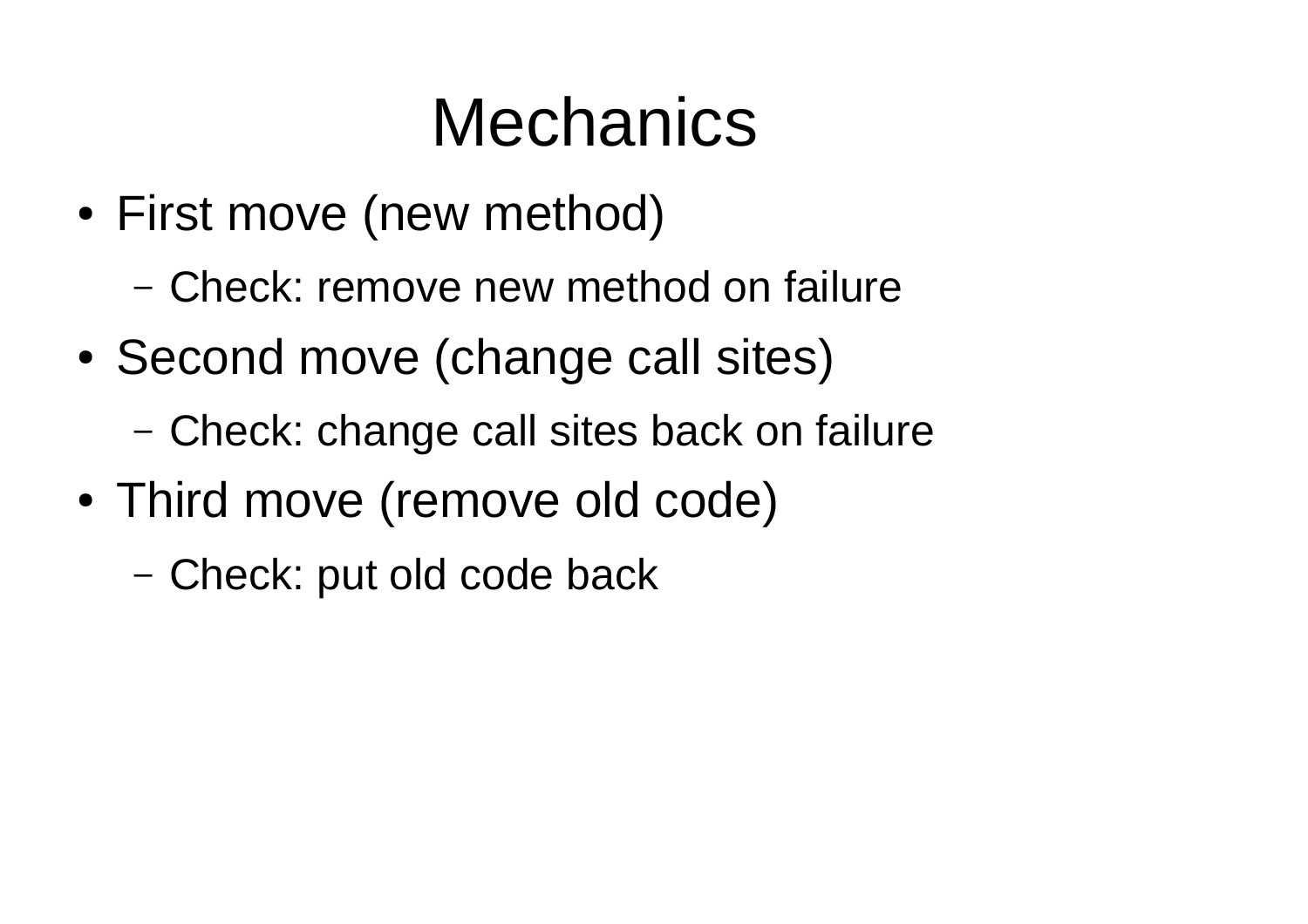# Problems with first move

- Bad design
	- –- Lose sight of overall design by focusing on specifics
	- –Code duplication
- Don't completely understand the old code
	- –Side effects
	- –Unexpected overloads
	- –– Runtime method discovery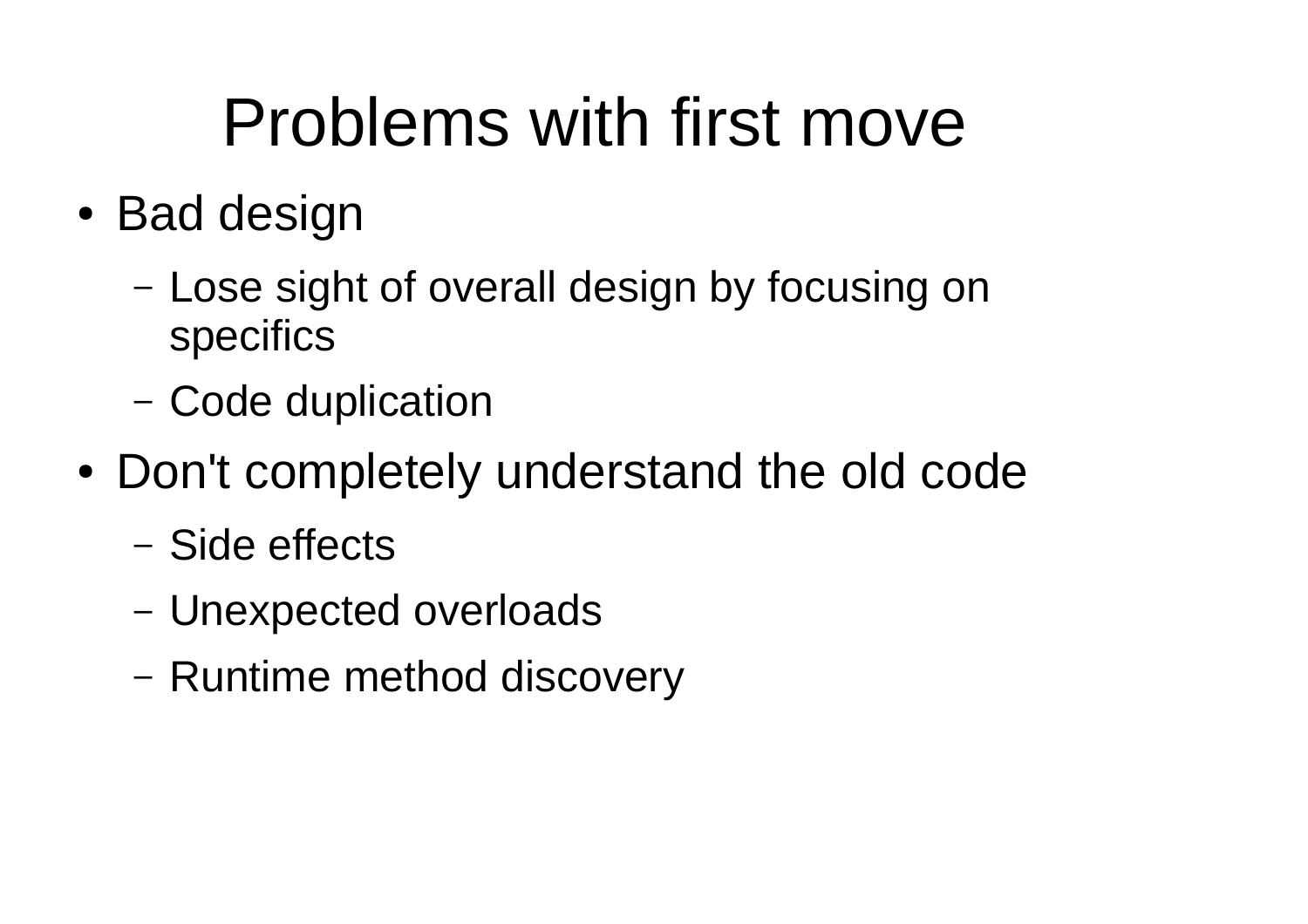### Problems with first move

- Bugs in new methods
	- All new code may have flaws
- ● Lack of complete test coverage
	- Non existent
	- Not covering enough cases
	- –- Not covering failure modes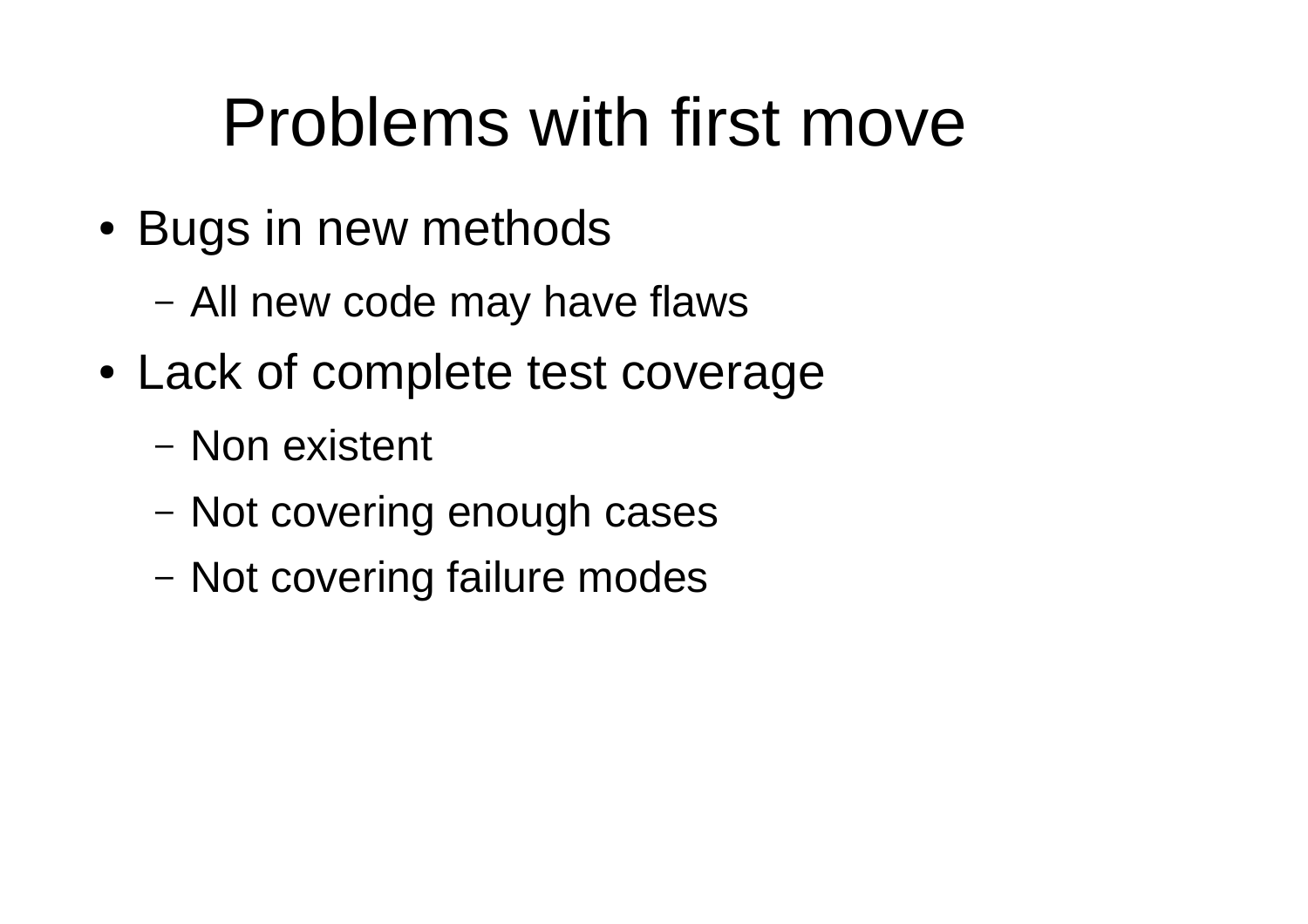### Problems with first move

- Bugs in new methods
	- All new code may have flaws
- ● Lack of complete test coverage
	- Non existent
	- Not covering enough cases
	- –- Not covering failure modes

The completely unexpected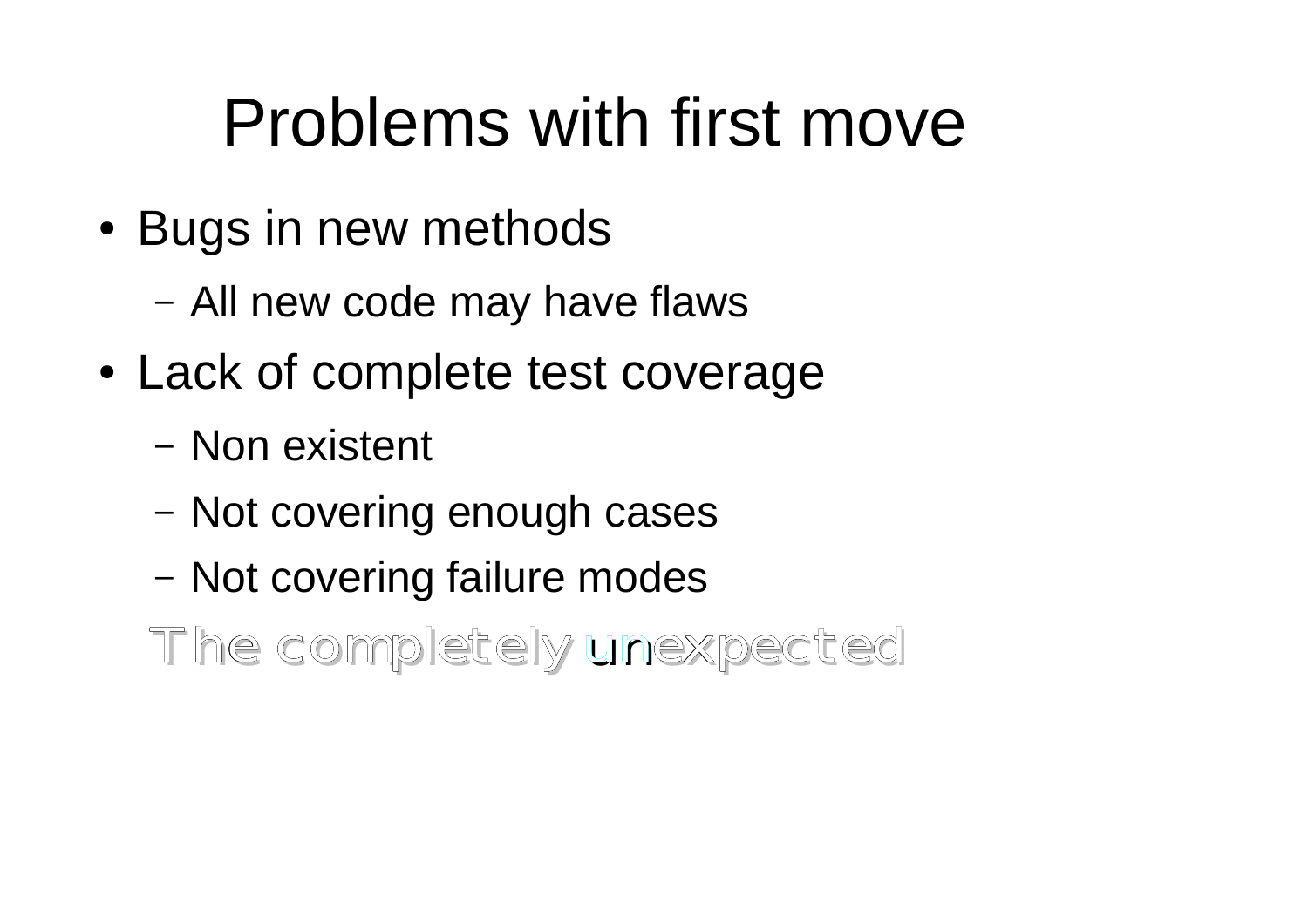#### Problems with second move

- ● Fail to correctly modify old code
	- Change similar, but not identical, code
	- Adding wrong arguments
- Don't find all the code to change
	- Parallel version management
	- –Use outside your control
- ●Can't fix the past (examples and memory)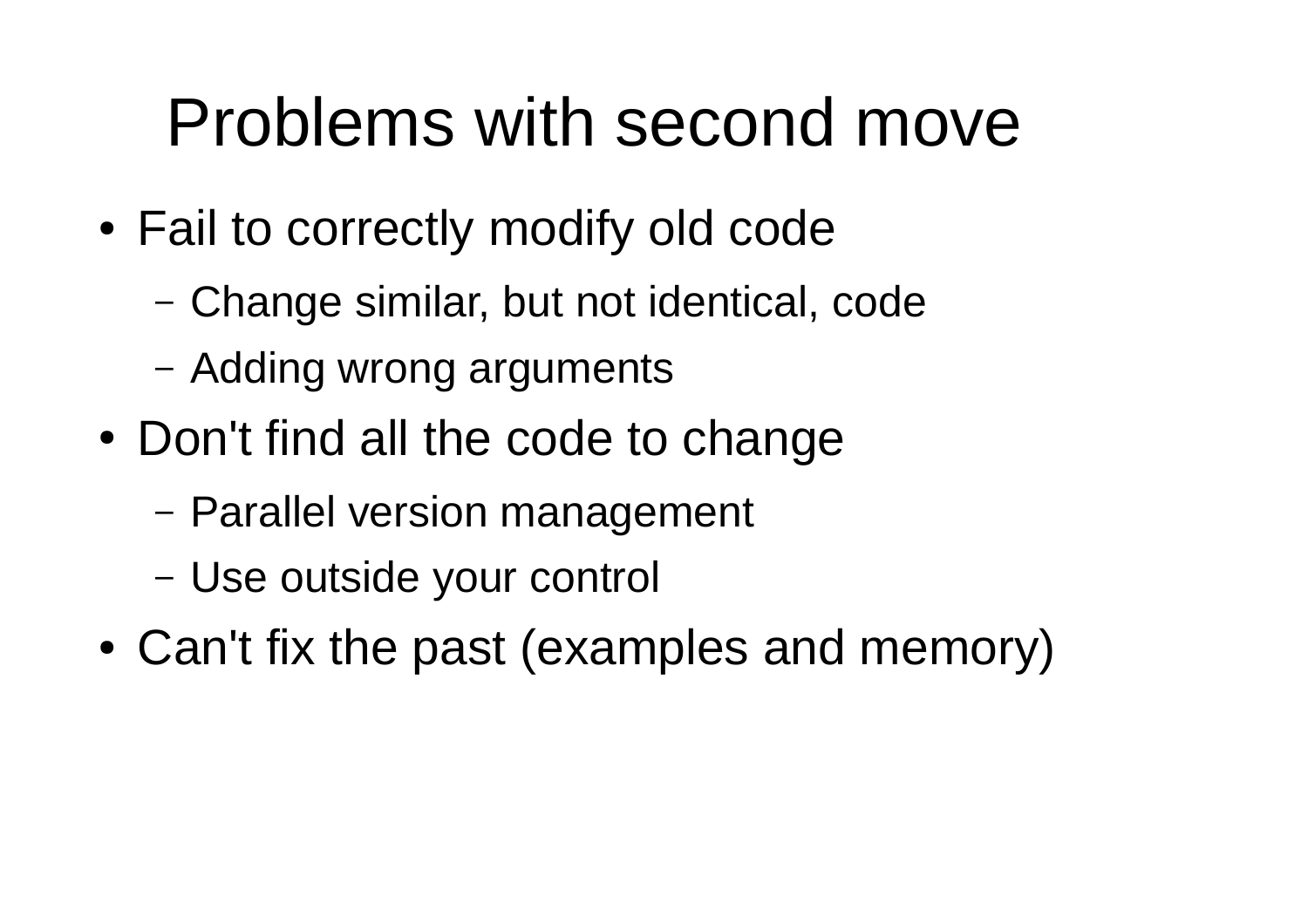#### Problems with second move

●C++ example

> // returns true or false bool tryAction();

• Refactor to:

// returns 0 or error code int tryAction();

• Think about the code you miss...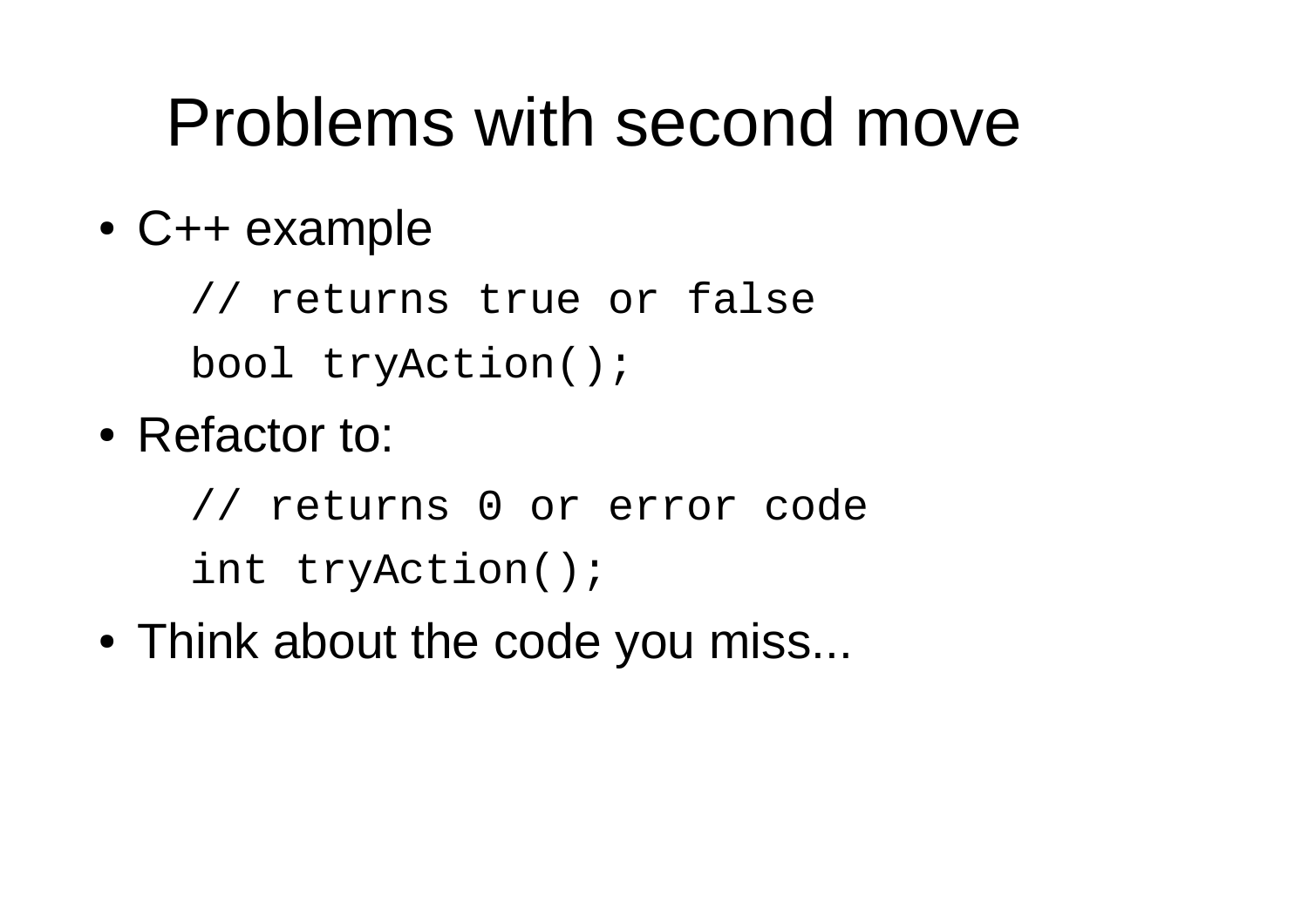### Problems with third move

- Never scheduled
	- End result is more complexity
	- Doesn't get easier with time
- Breaks code
	- Know your users
	- –Clean migration path
	- Design in deprecation if necessary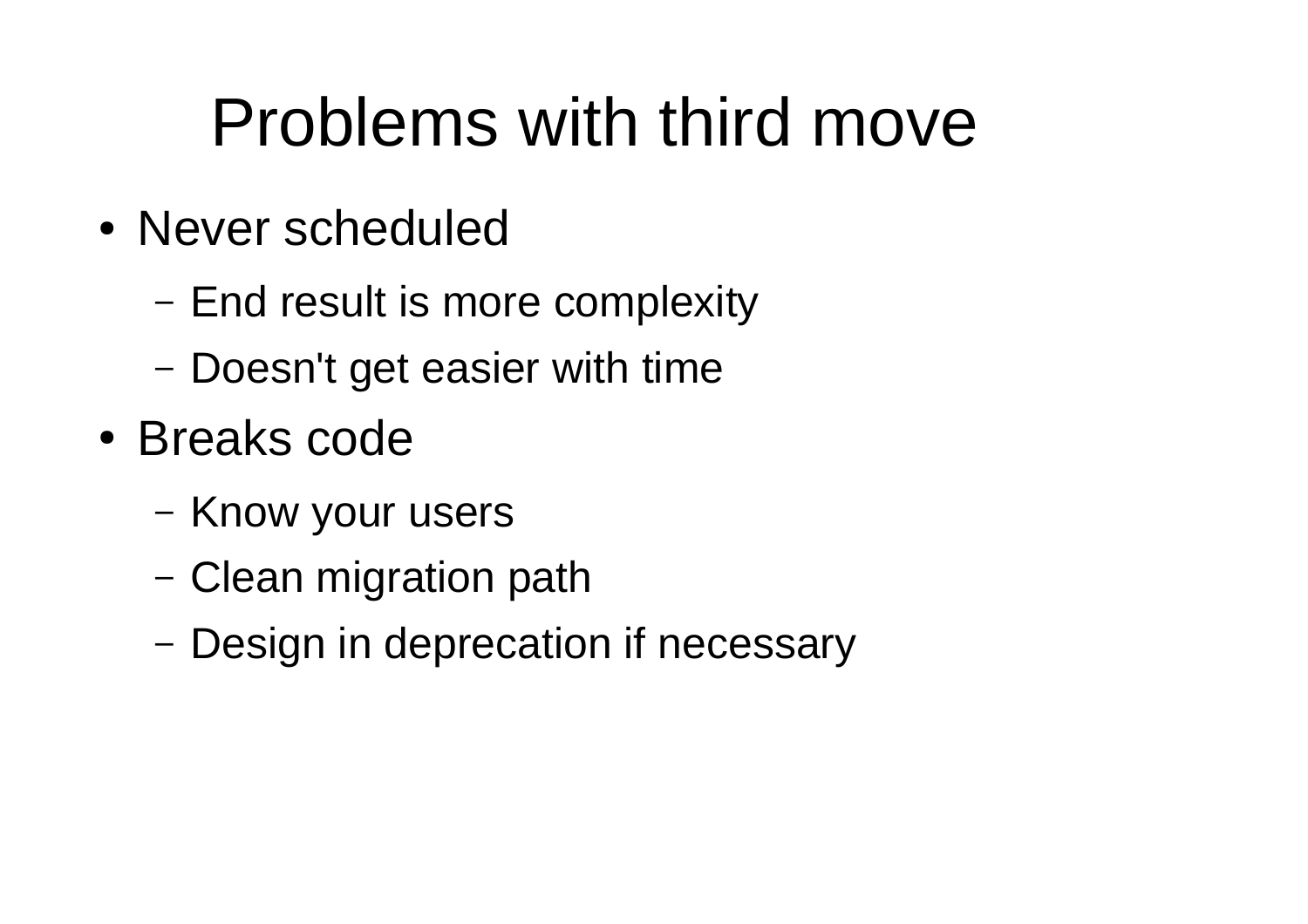- ●A method refactoring is 'simplest case'
- ●• Higher level refactoring is more complex
- Keep the principles in mind
	- –Move one limb at a time
	- Ensure you are still safe
	- Make sure you can move back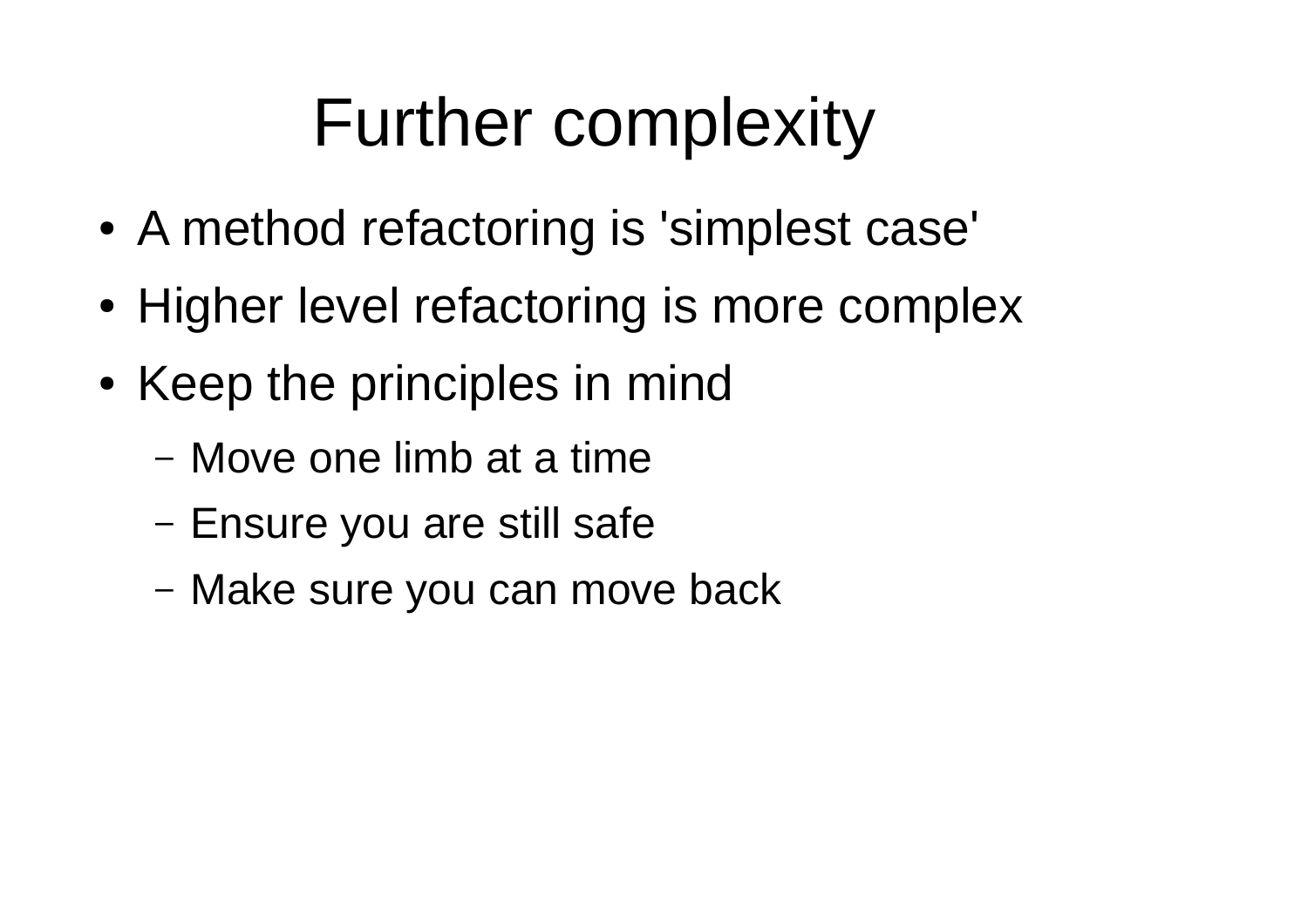- Manage complexity by dividing it up
	- Easier to ensure simple changes work
	- Individual steps may use recurring patterns
- ●• Separate what you can
	- Client from server
	- –Application from configuration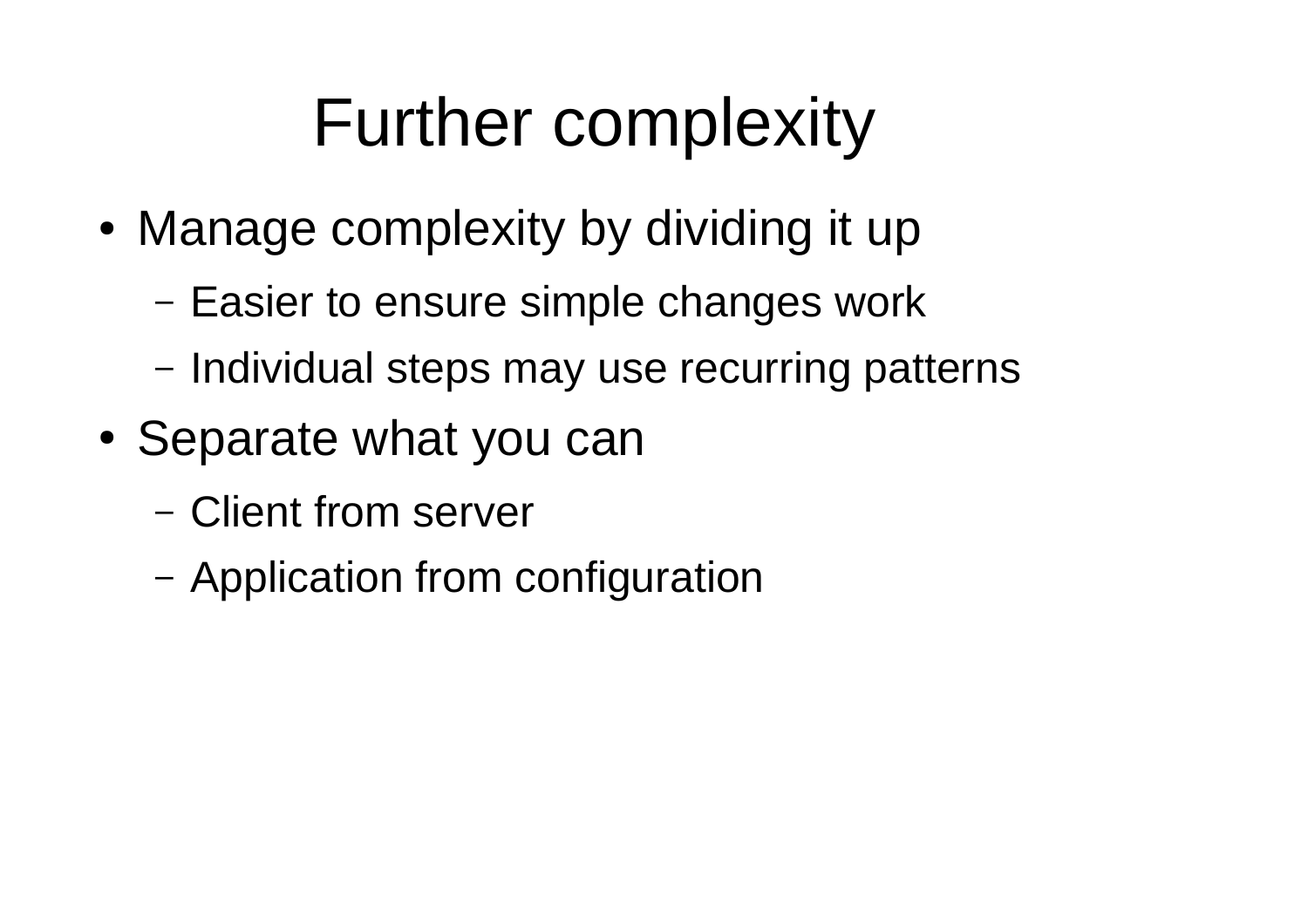- Library code
- Distributed programs
- ●Configuration
- Database schema
- File formats
- Release cycles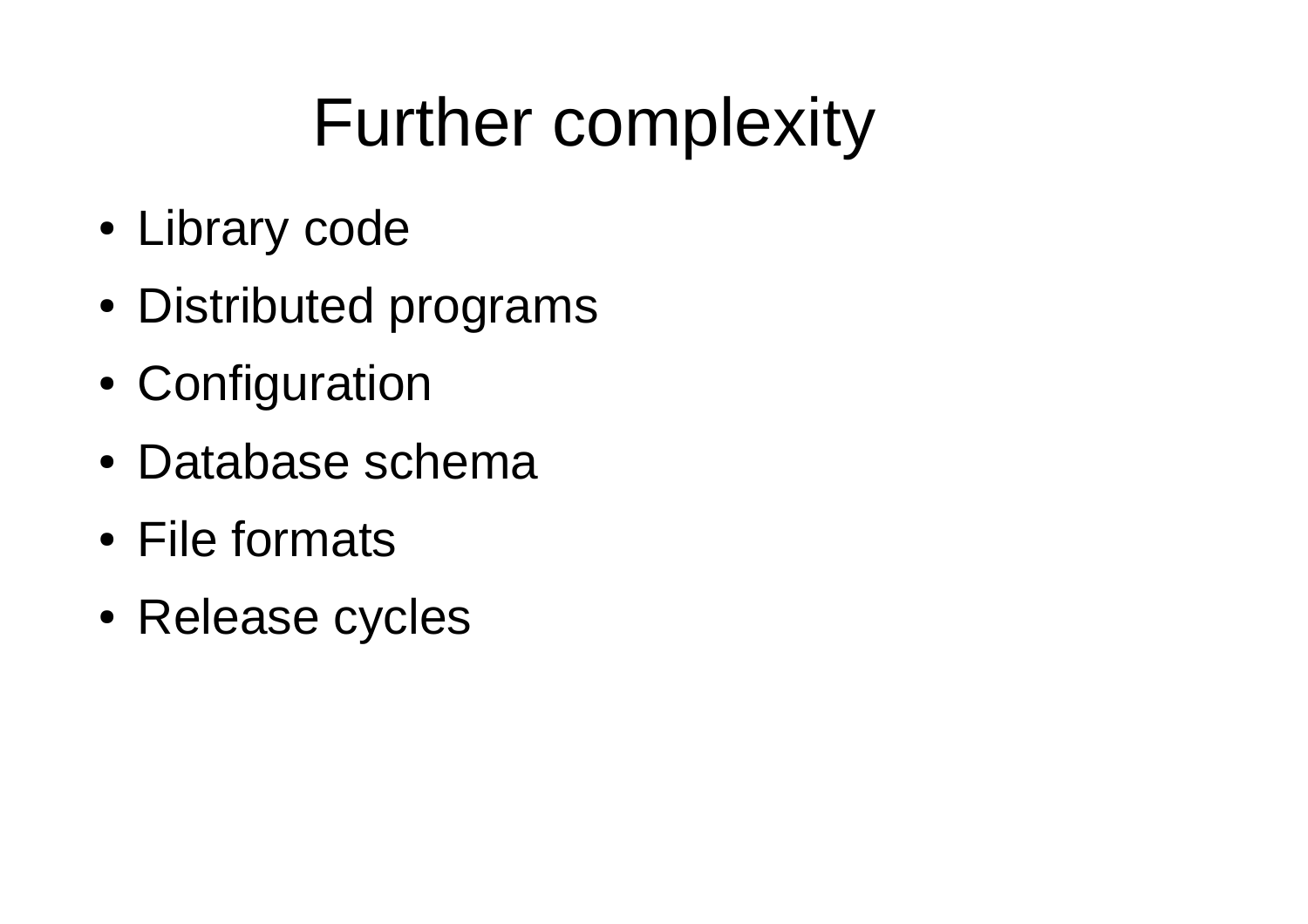- Problems
	- Must decouple from client refactoring
	- Cannot see all the client code
	- Callbacks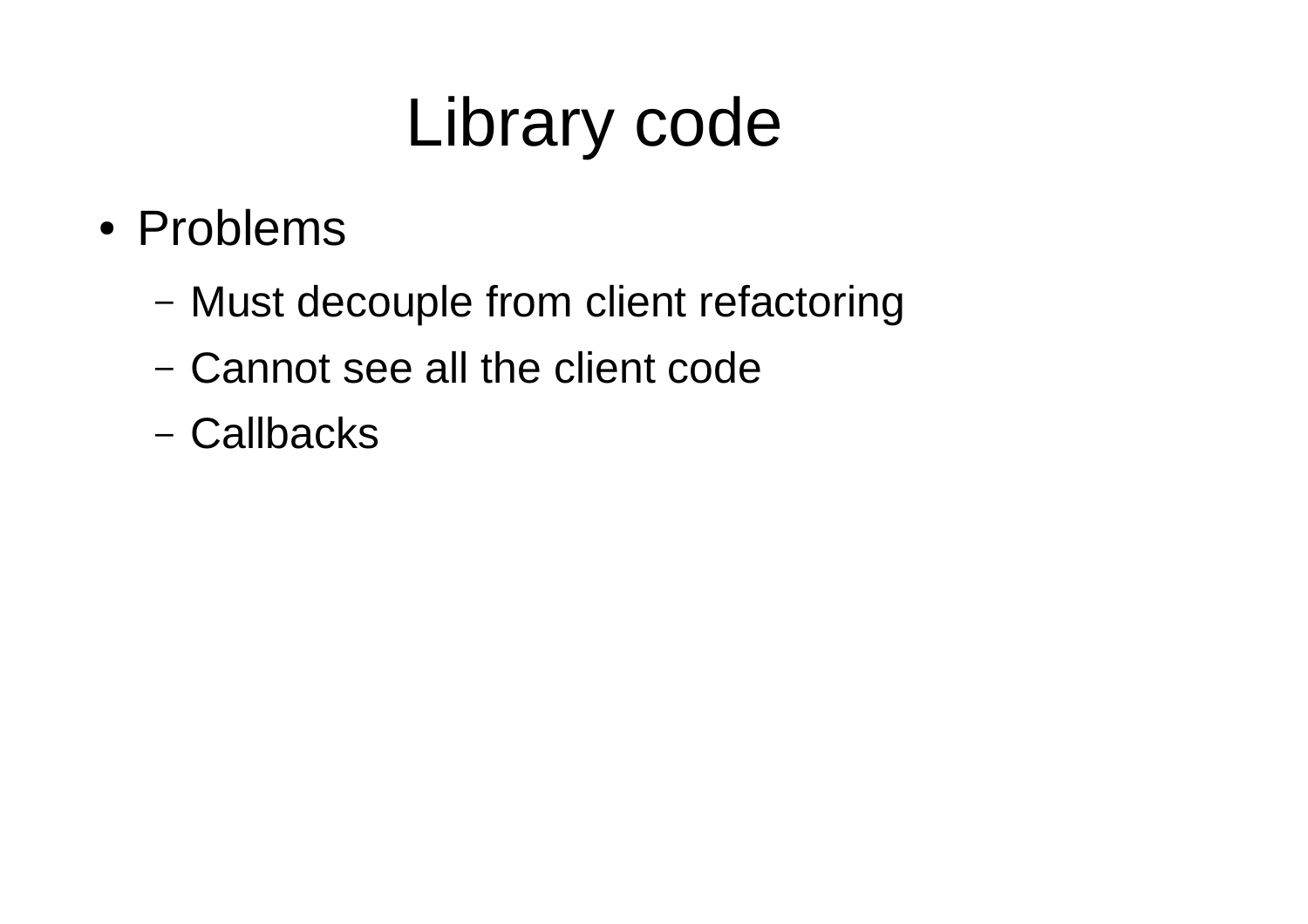- ●• Side by side
	- –Add new clean interfaces
	- –Mark old interfaces as deprecated (...!)
	- –– Interim is *more* complex
- Big bang
	- –- Create new library
	- –- Force client to migrate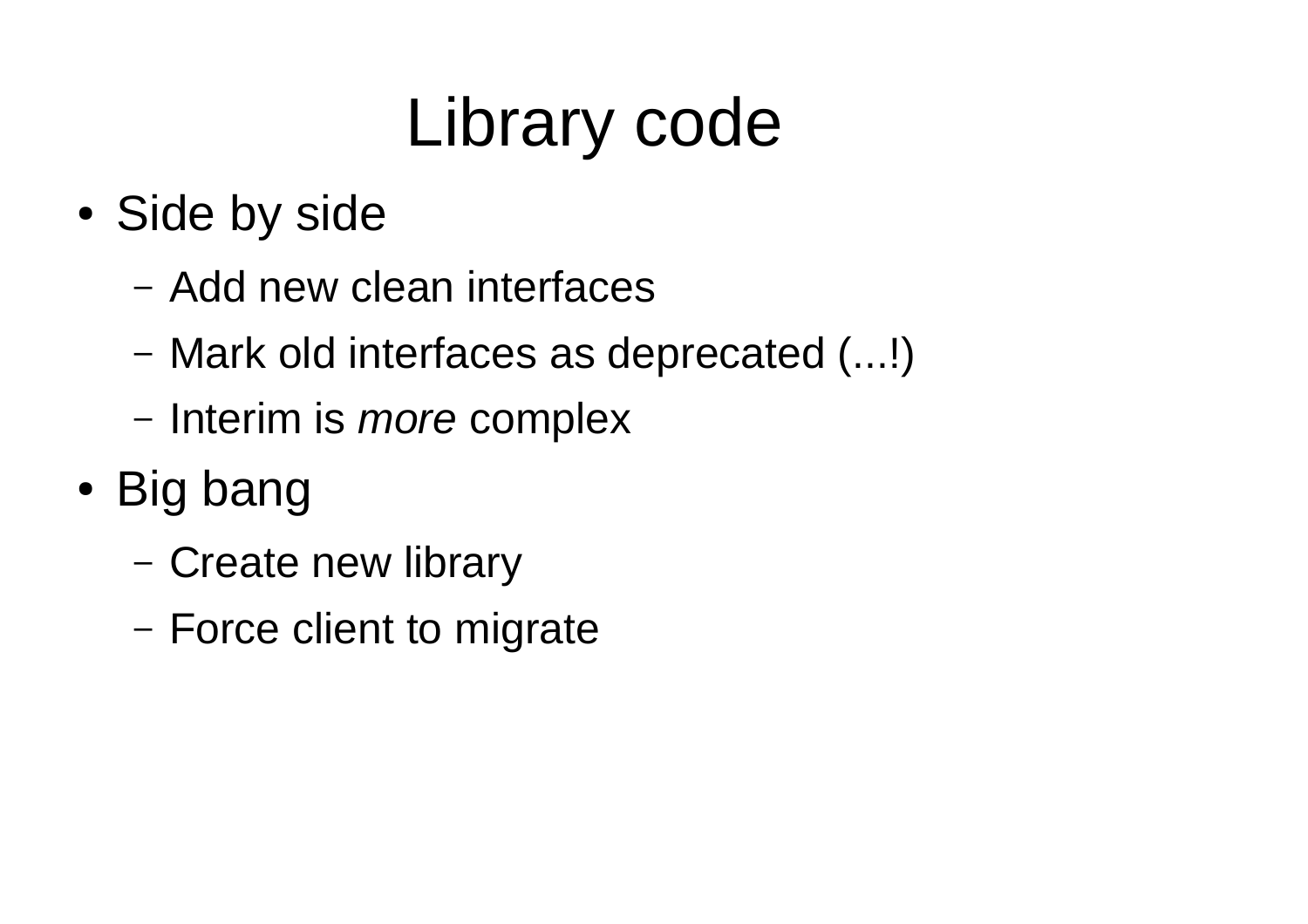- Side effects
	- –Client code may do things you don't realise
	- –Client code may rely on things you don't expect
- Leaky libraries
	- –– Internal methods may be used
	- –- Detectable failure is the best outcome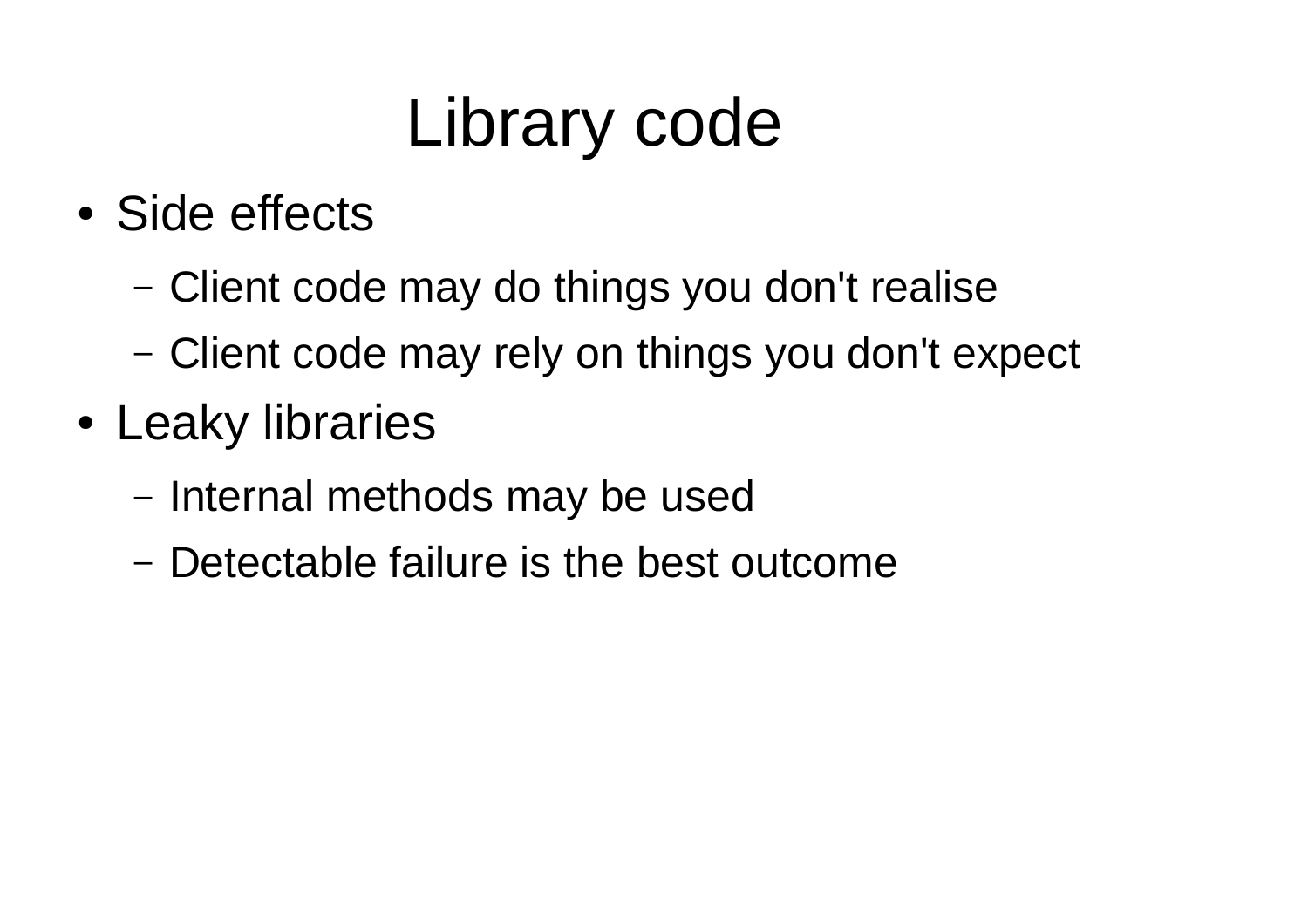- Callbacks
	- –– Dependency Inversion
	- –May be eased by an extra refactor
	- –- Compile time and/or runtime checks
	- –- Hard to handle at runtime – who do you tell?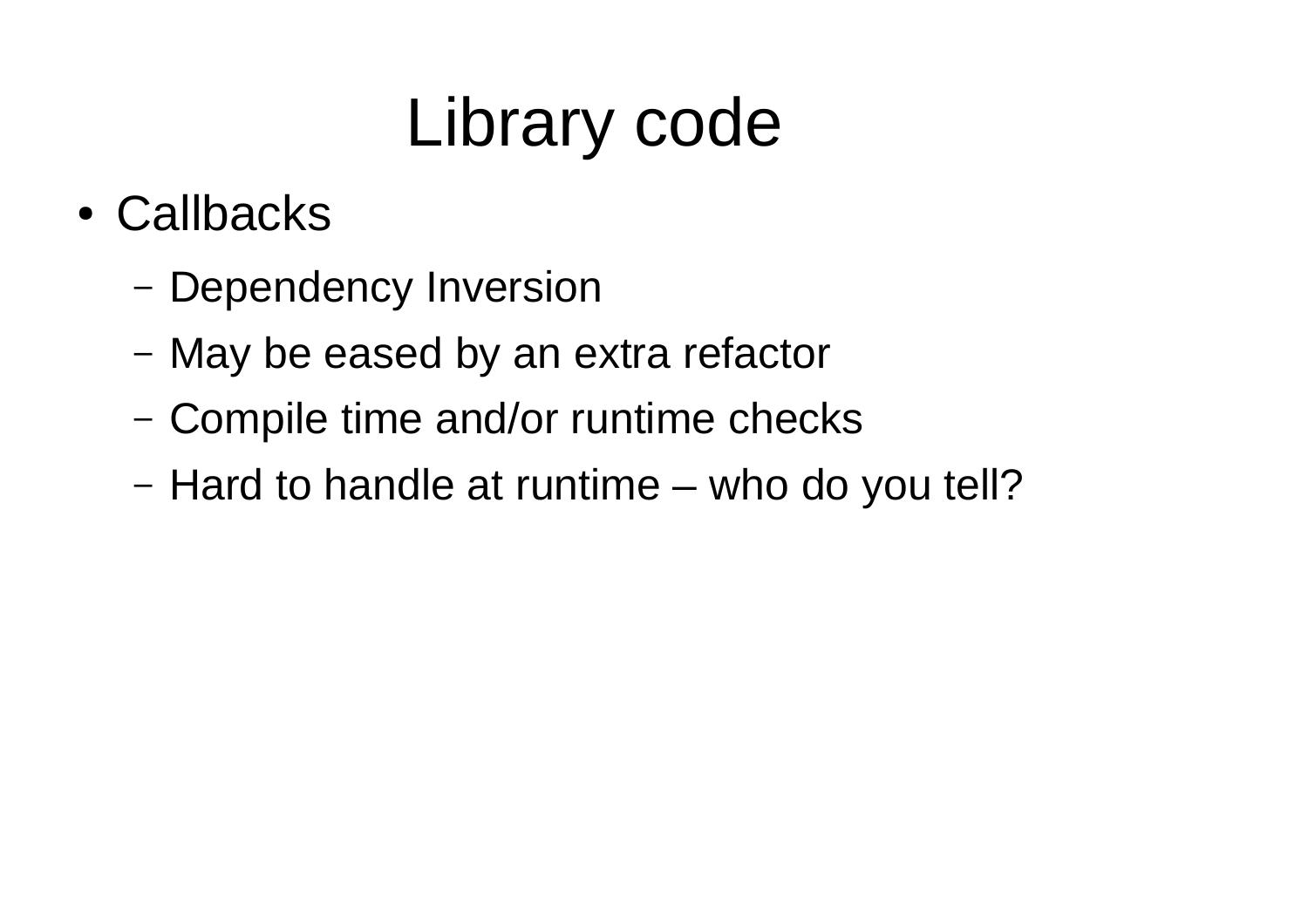#### Callback example

```
public class Server {
```

```
 public interface Callback {
   public void method( String arg );
 }
  public void add( Callback callback ) {
 ...
 }
  public void execute() {
 ...
  }
}
```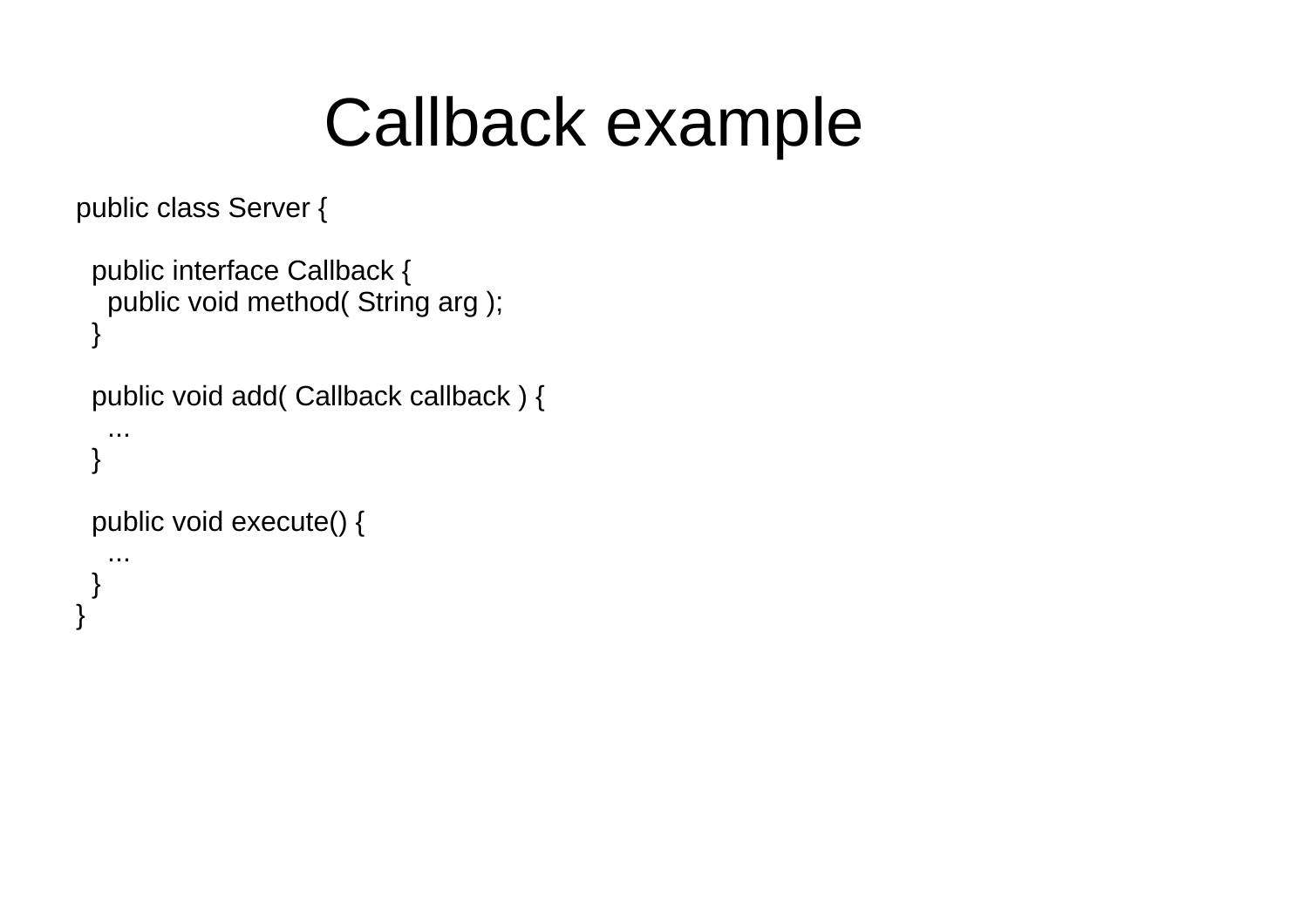#### Callback example

```
public class Client {
  public static void main( String[] args ) {
  Server server = new Server();
   server.add( new Server.Callback() {
     public void method( String arg ) {
       System.out.println( "Hello " + arg );
 }
   });
   try {
     server.execute();
     System.out.println( "Executed" );
 }
   catch ( Exception ex ) {
     System.out.println( "Execute failed" + ex );
 }
 }
```
}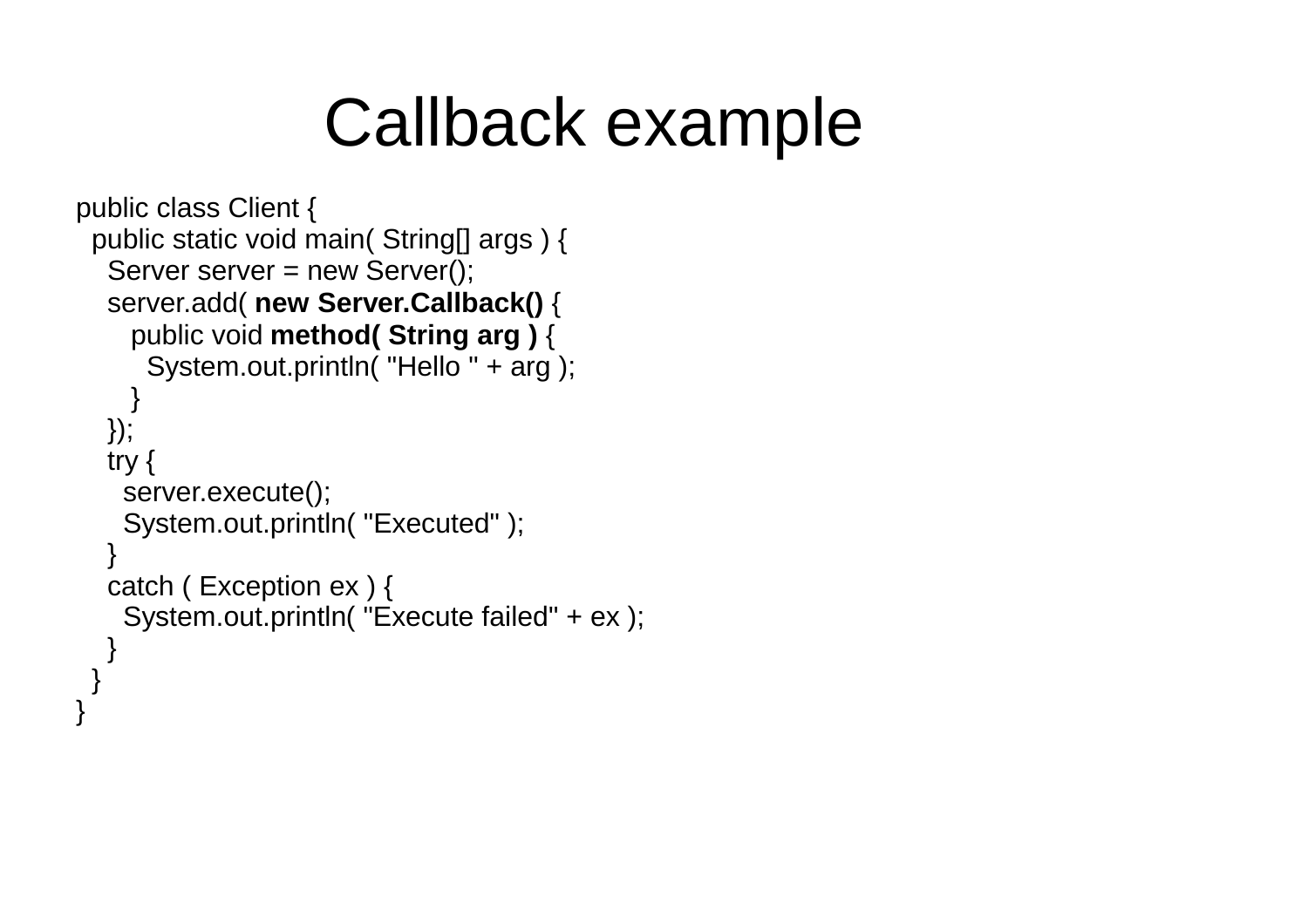#### Refactor – rename method

- If we rename a method in the Server class old client code won't execute
- If we rename a method in Server.Callback old client code *will* execute but the callback may fail – for example it's in another thread.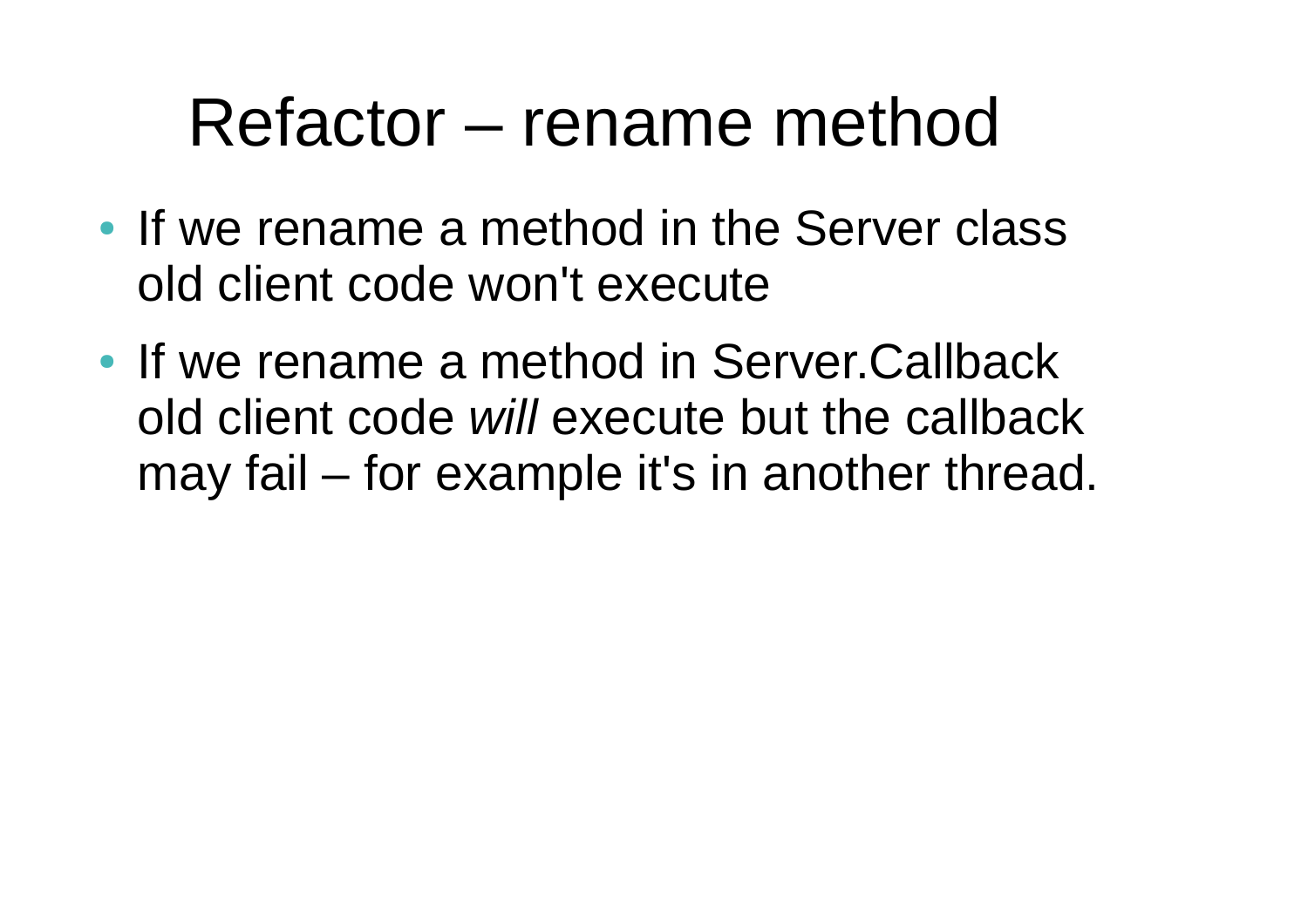# Bullet proofing callback

```
 public interface Callback2 {
    public void method( String arg, String arg2 );
 }
  public void add( Callback2 callback ) {
  this.callback = callback;
 }
```
Now if we run old client code against the new server the call to 'add' fails. We can also support old clients during the refactor by using a shim class:

```
 public void add( final Callback callback ) {
 this.callback = new Server.Callback
2() {
    public void method( String arg, String arg2 ) {
     callback.method(arg);
 }
   };
 }
```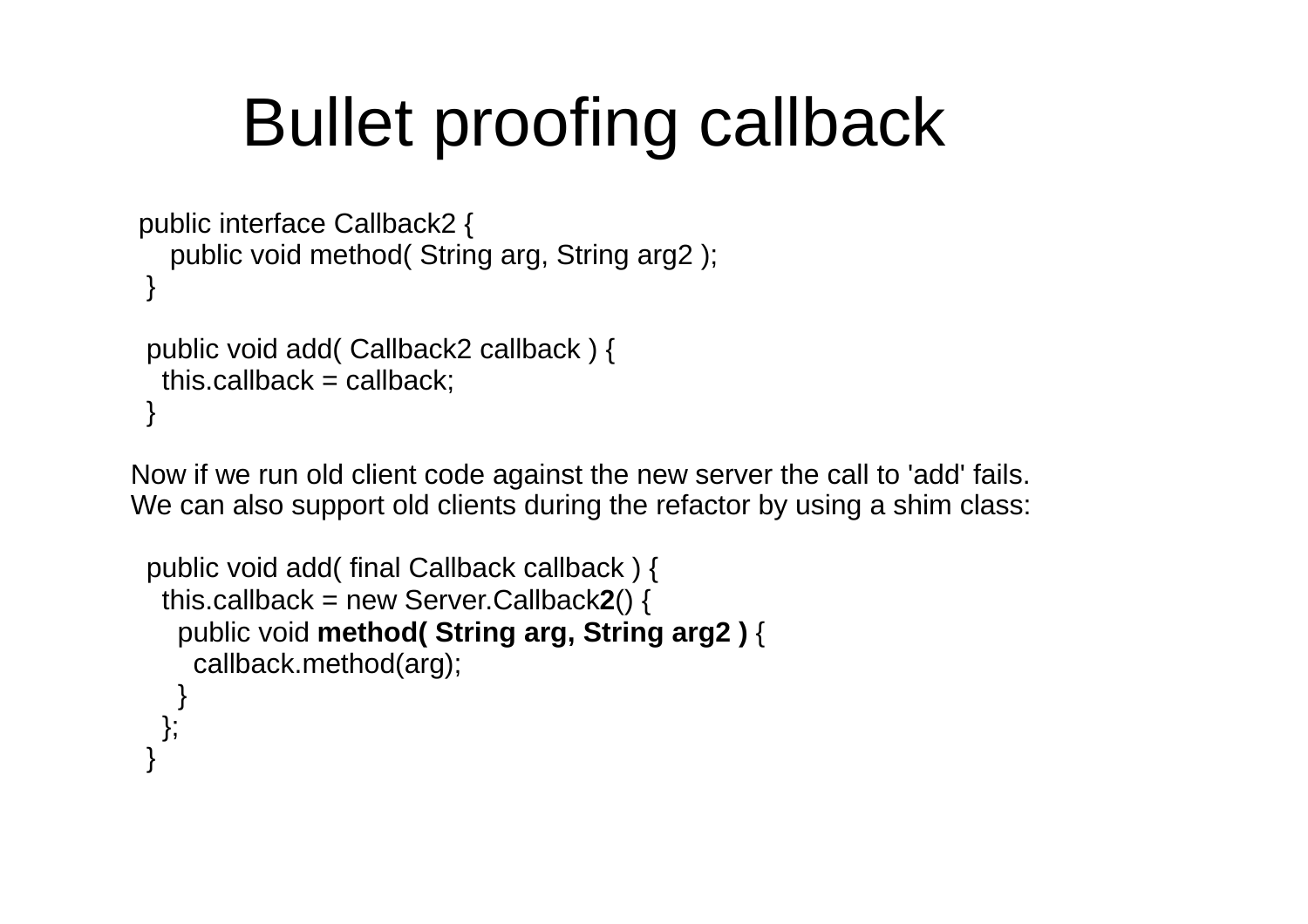- Distributed programs
	- Decouple client and server refactoring
	- Callbacks
	- Parallel running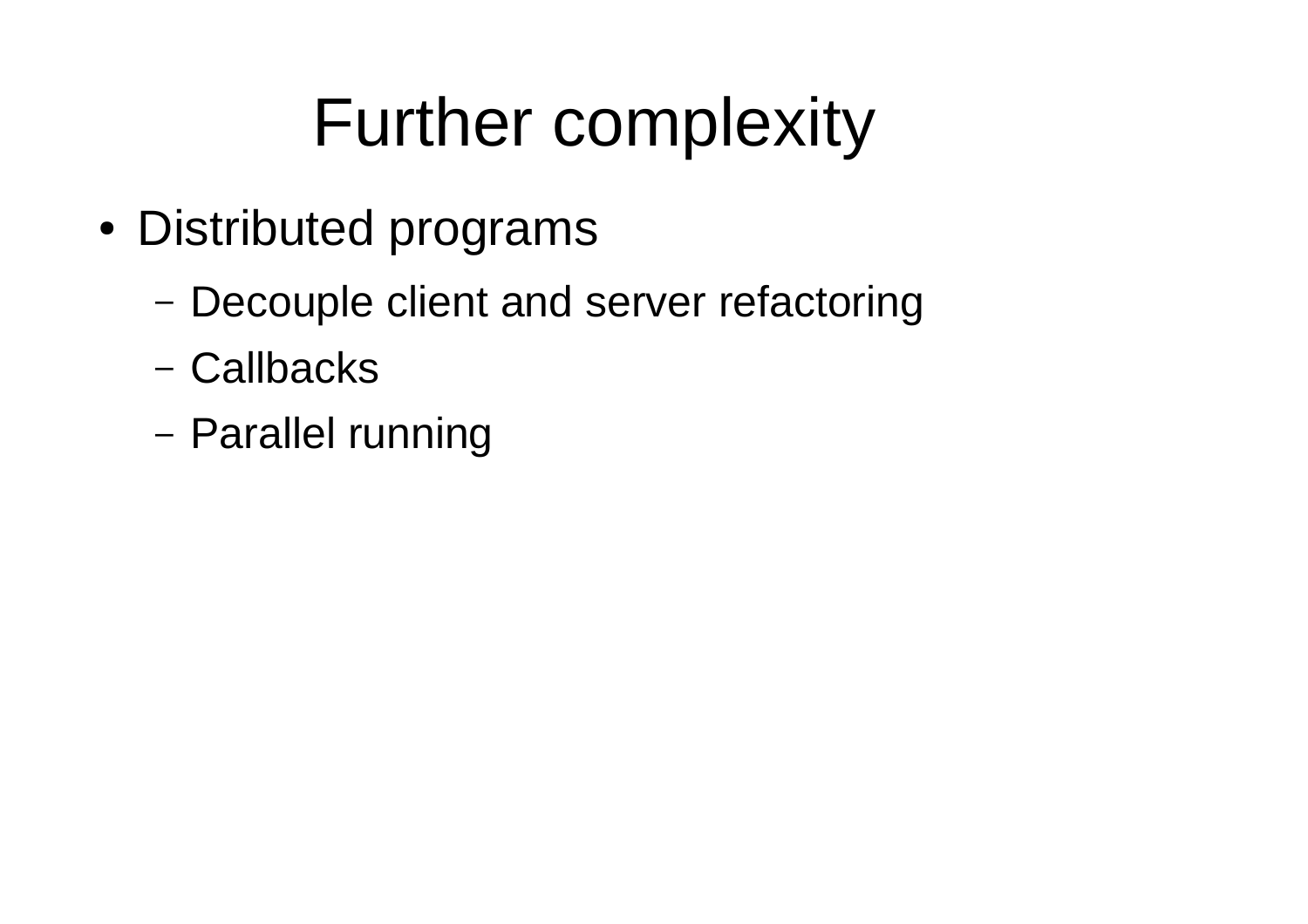# Refactoring the interface

- First move: new server with old clients
	- Additional interfaces
	- Additional methods
	- Defaulted arguments
- ●Second move: migrate to new clients
- ●Third move: remove support for old clients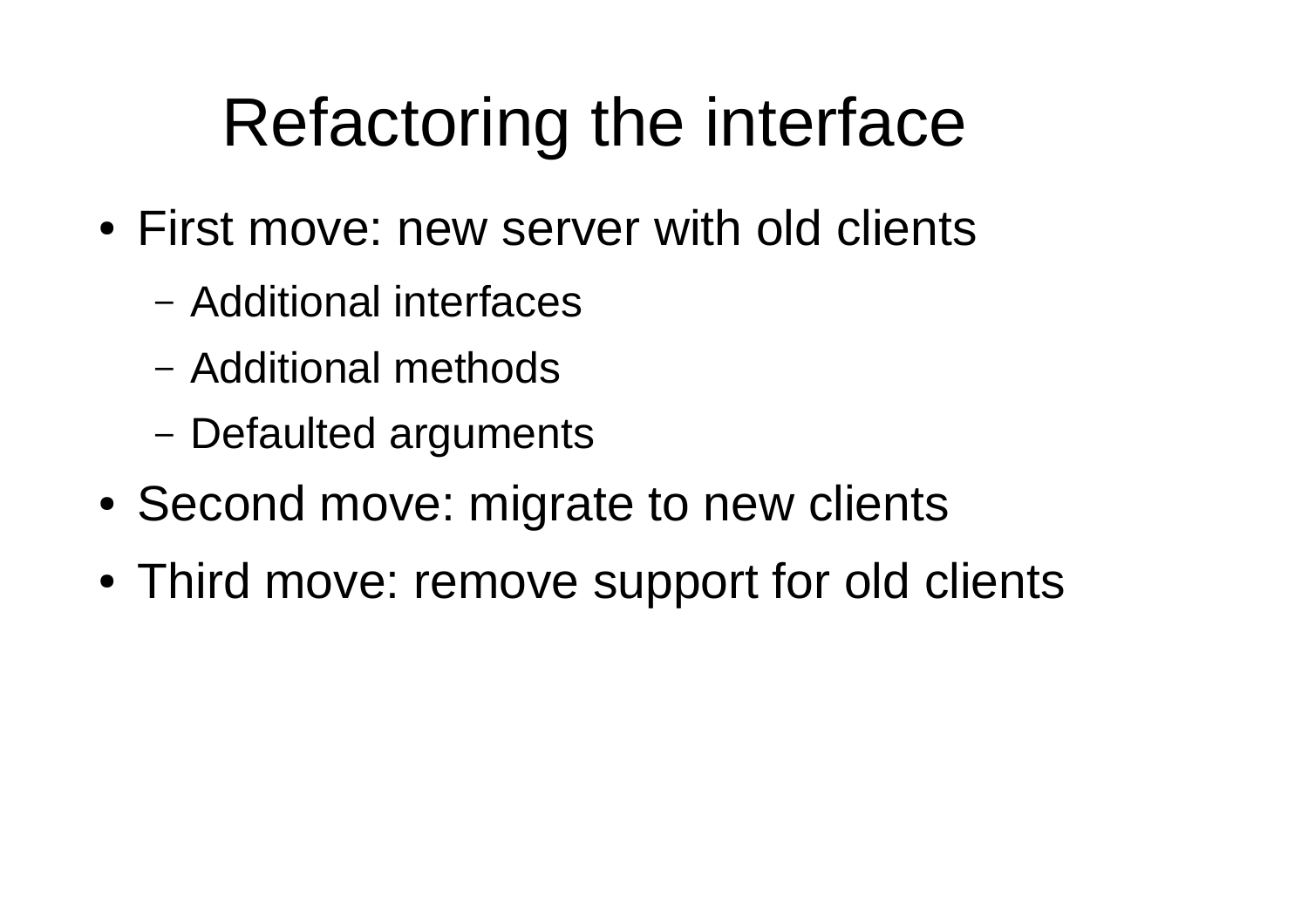# Refactoring callbacks example

- First move: new clients with old server
	- – All that changes is the callback interface
		- May use same techniques as for library callbacks
	- –- Ignore new arguments and fields
- Second move: new server
	- –Populates new arguments / fields
- Third move: change client again
	- –- Process the new arguments and fields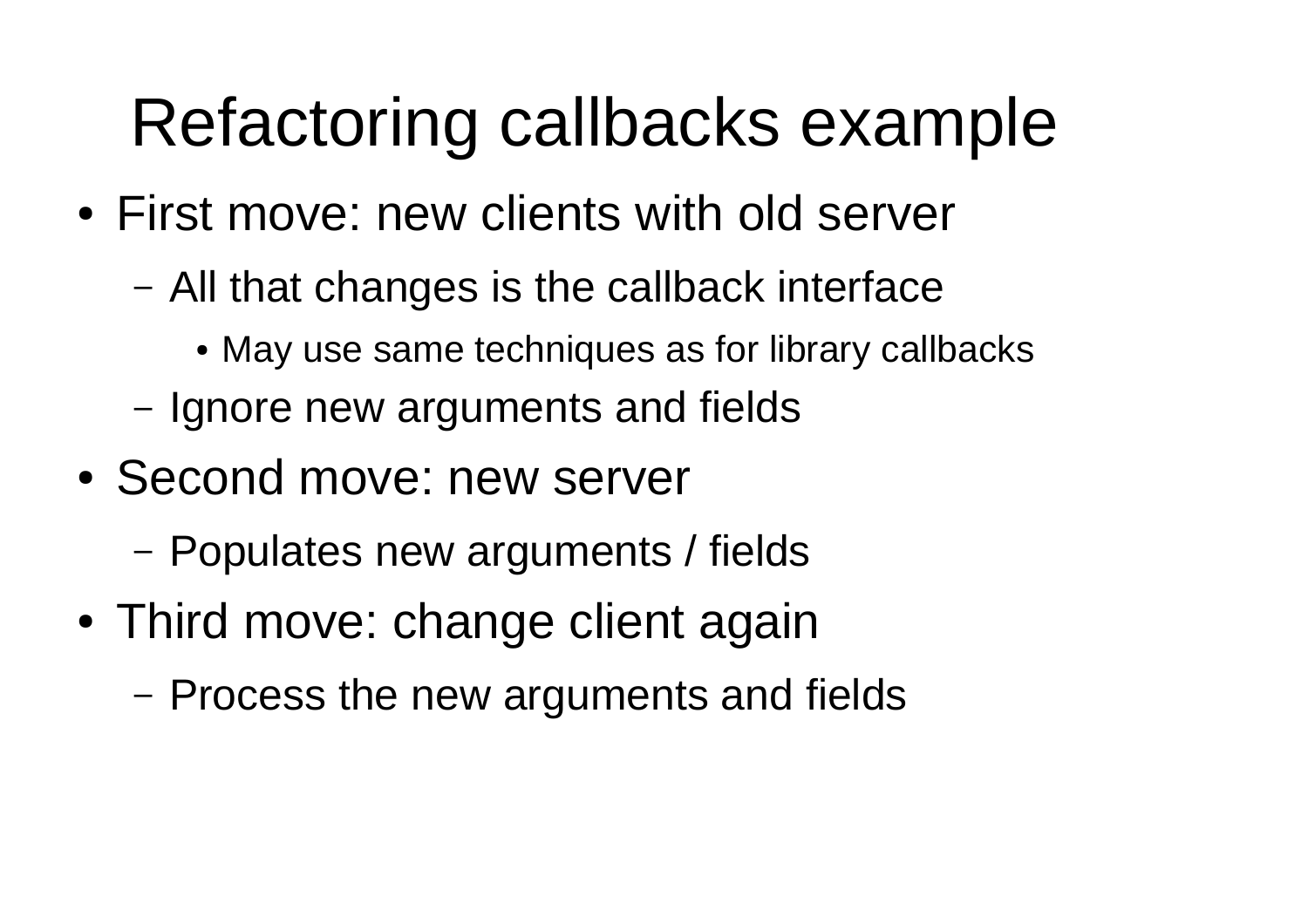# Parallel running

- ●• If you do a lot of refactoring of the interface
	- –Do I need a more flexible interface?
	- –– Extend protocol to supply a version number
	- –Add support for multiple simultaneous versions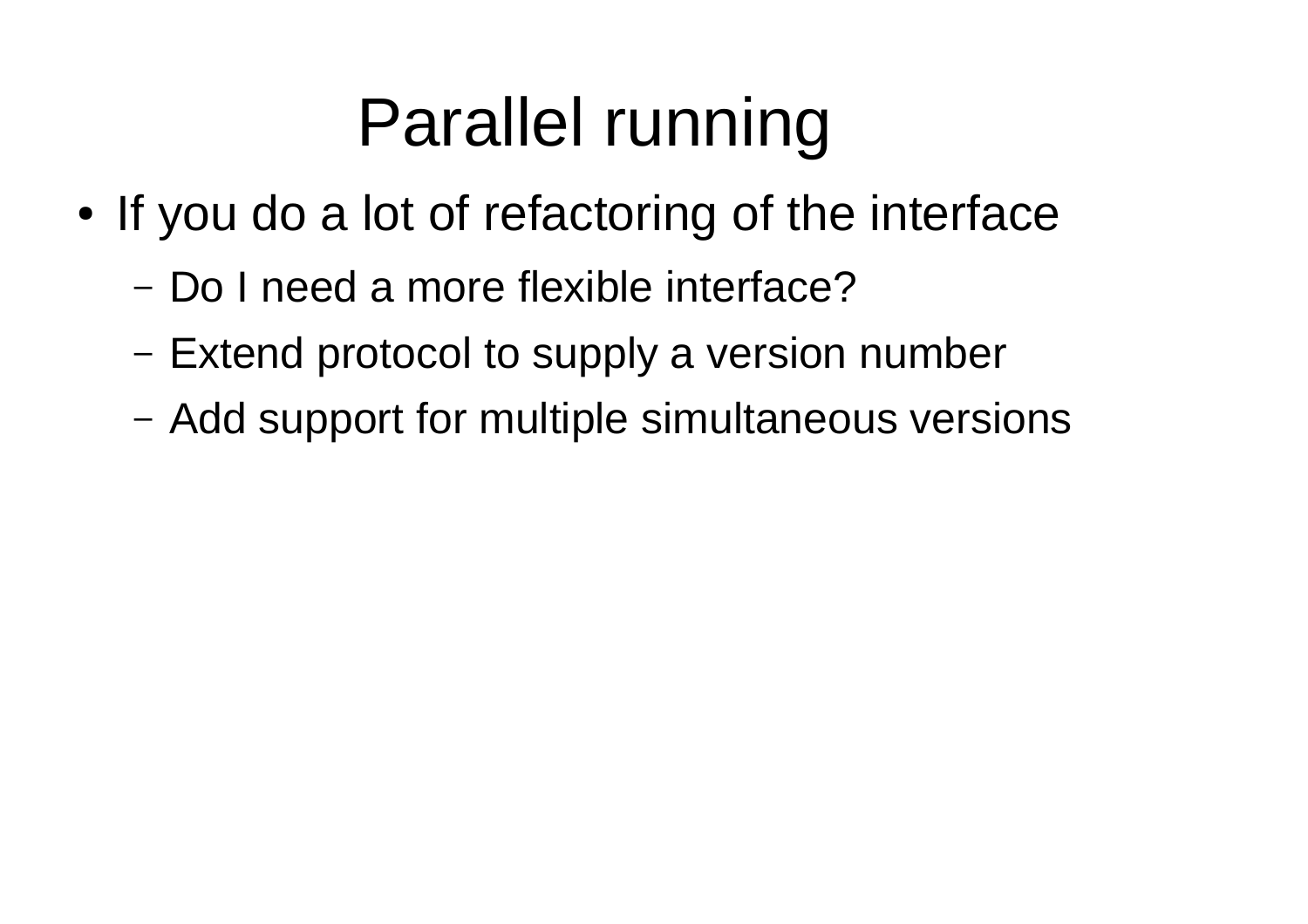- ● Configuration
	- Rollback
	- Handling of old versions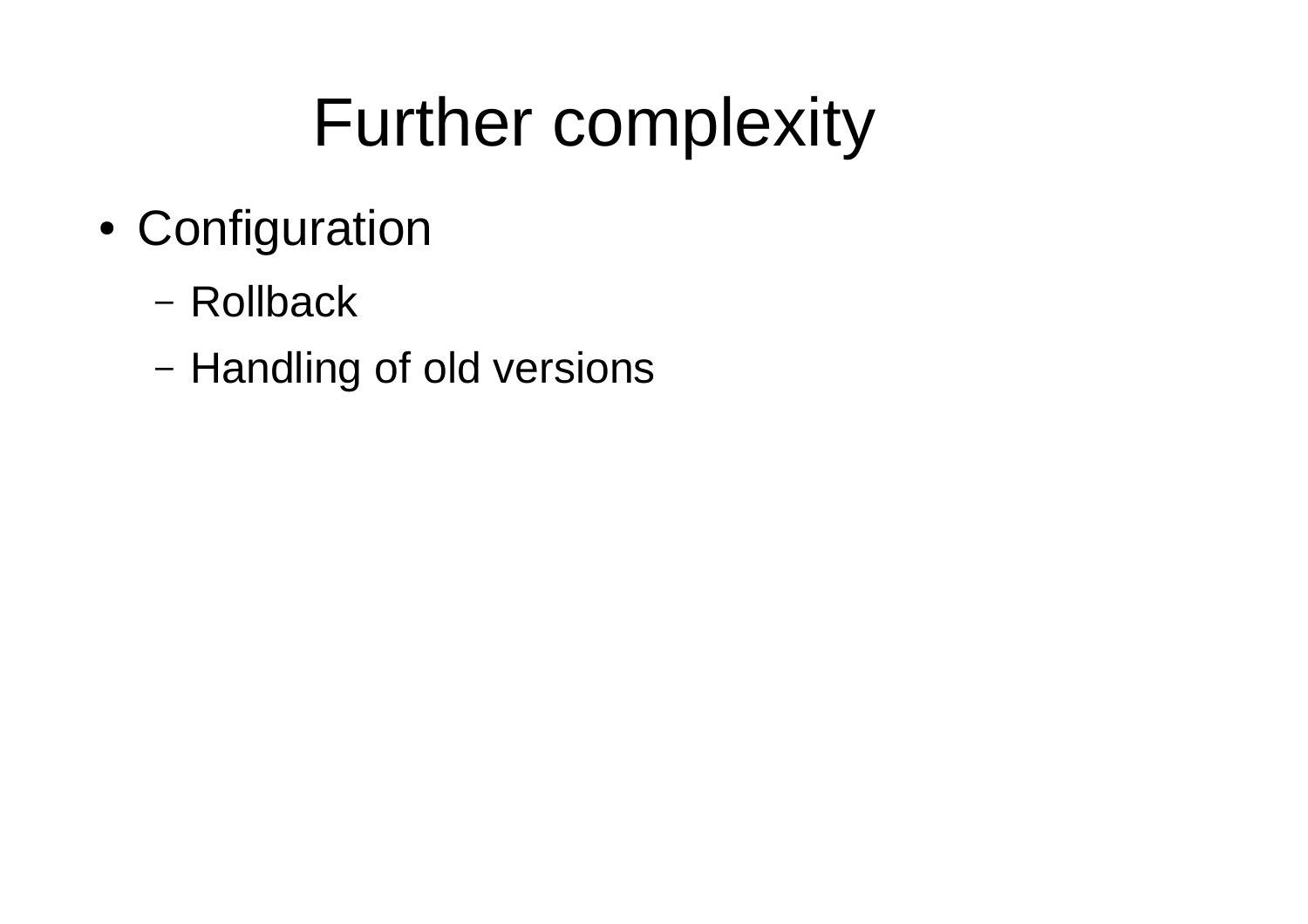# Configuration example

- Many applications have complex configuration, so reduce risk
- First move: parse optional new items
- Second move: add new items to the configuration
- Third move: process new items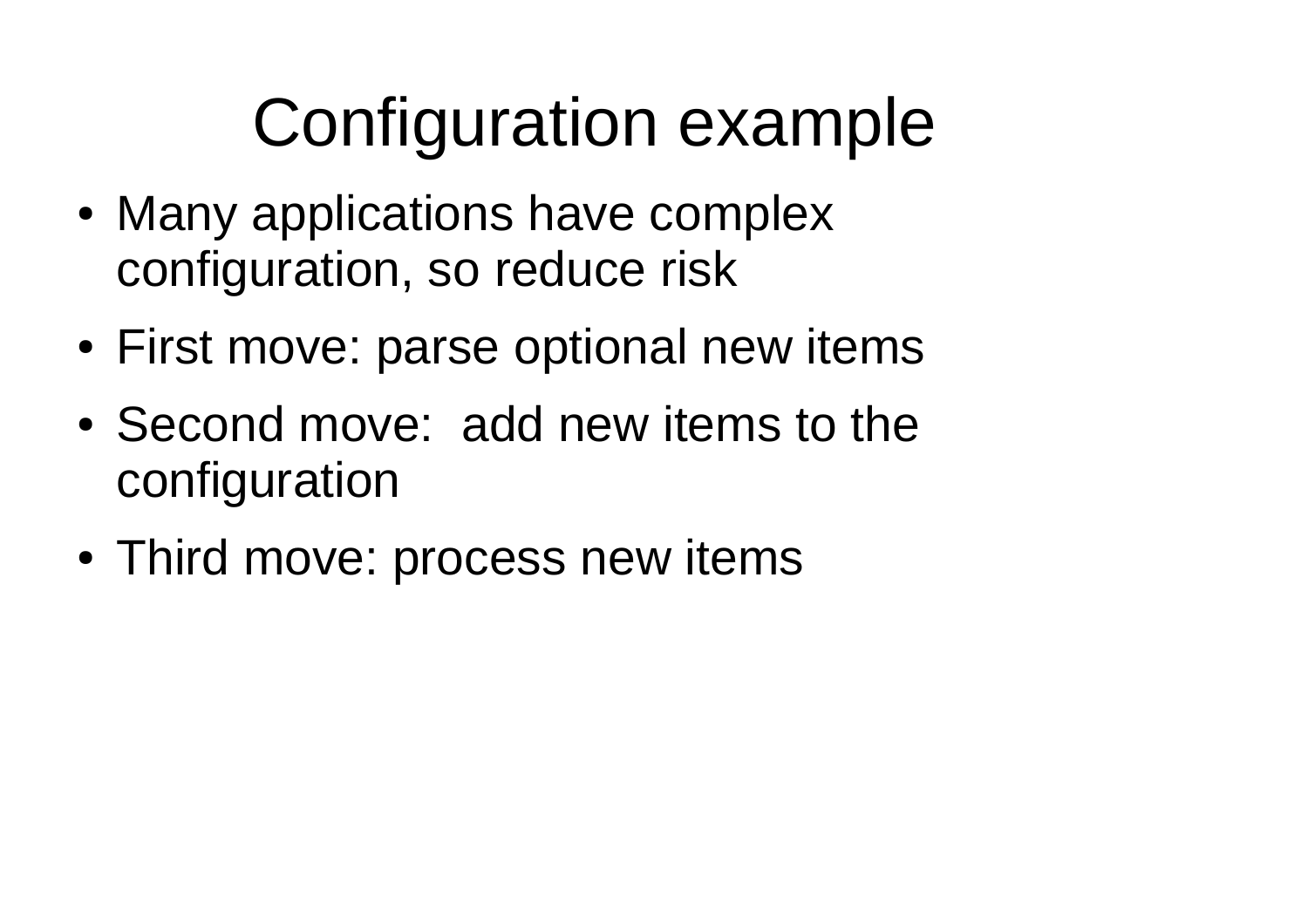- Database schema
	- Rollback
	- Decouple from application change
	- Named columns
	- Views / stored procedures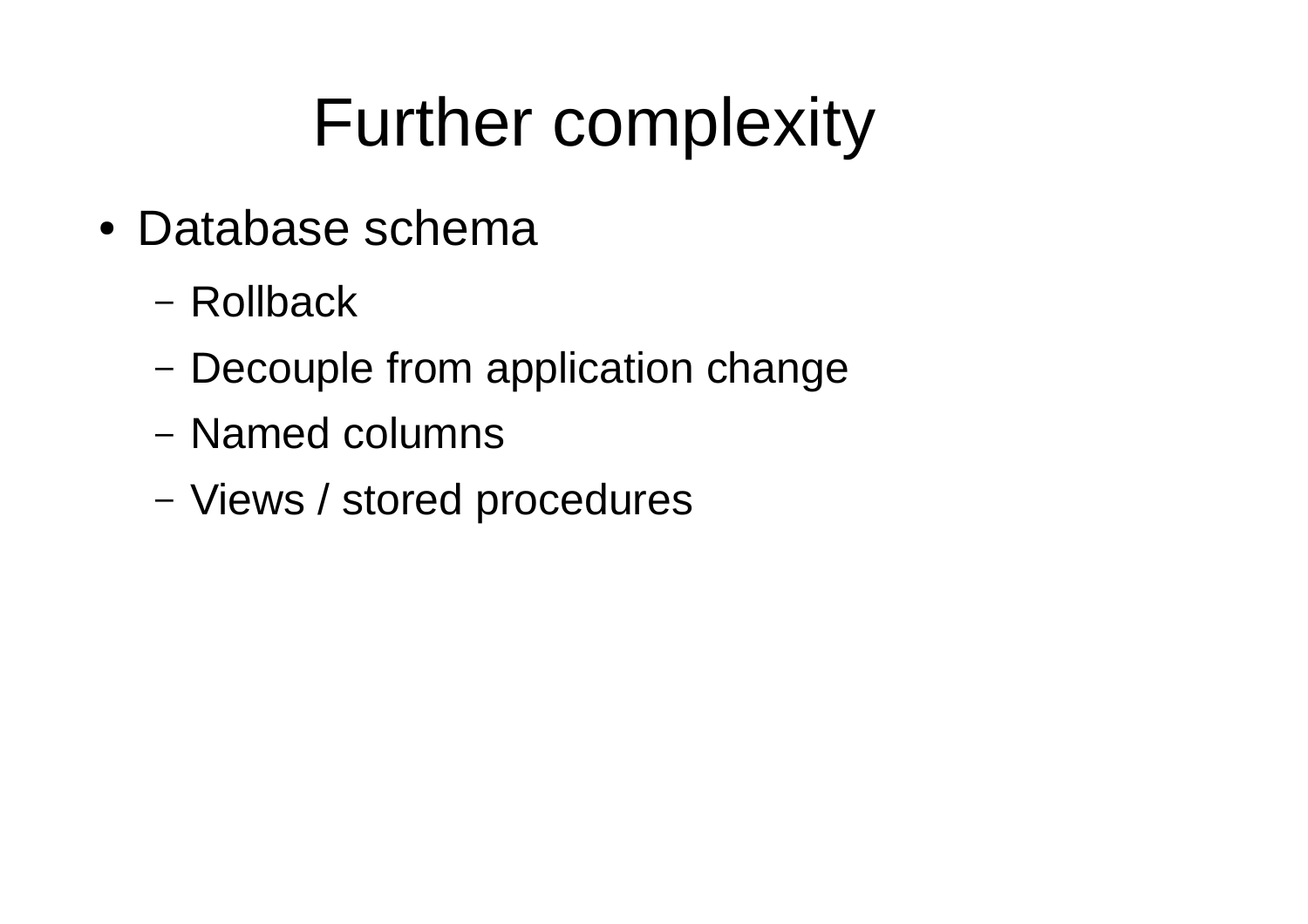#### Database changes

- ● Example of adding new column to a table
	- Move 1 add the column to the table (DB)
	- Move 2 write the new column (App)
	- Move 3 populate missing values (Script)
	- Move 4 use the column (App)
- ●• Small steps – each with very low risk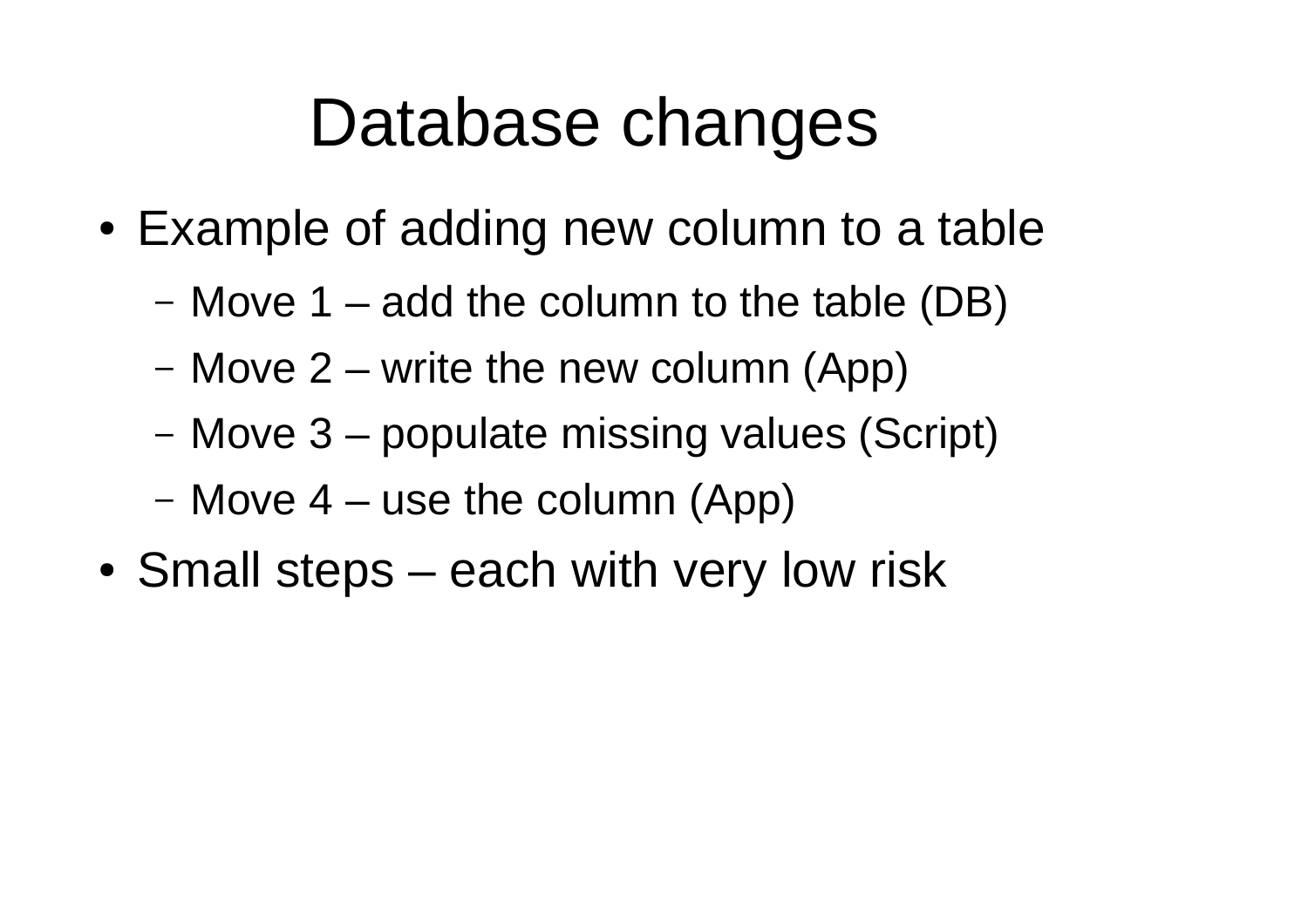# Decoupling interface

- Views and stored procedures
- ●Support refactoring of database tables
- ●Can support multiple versions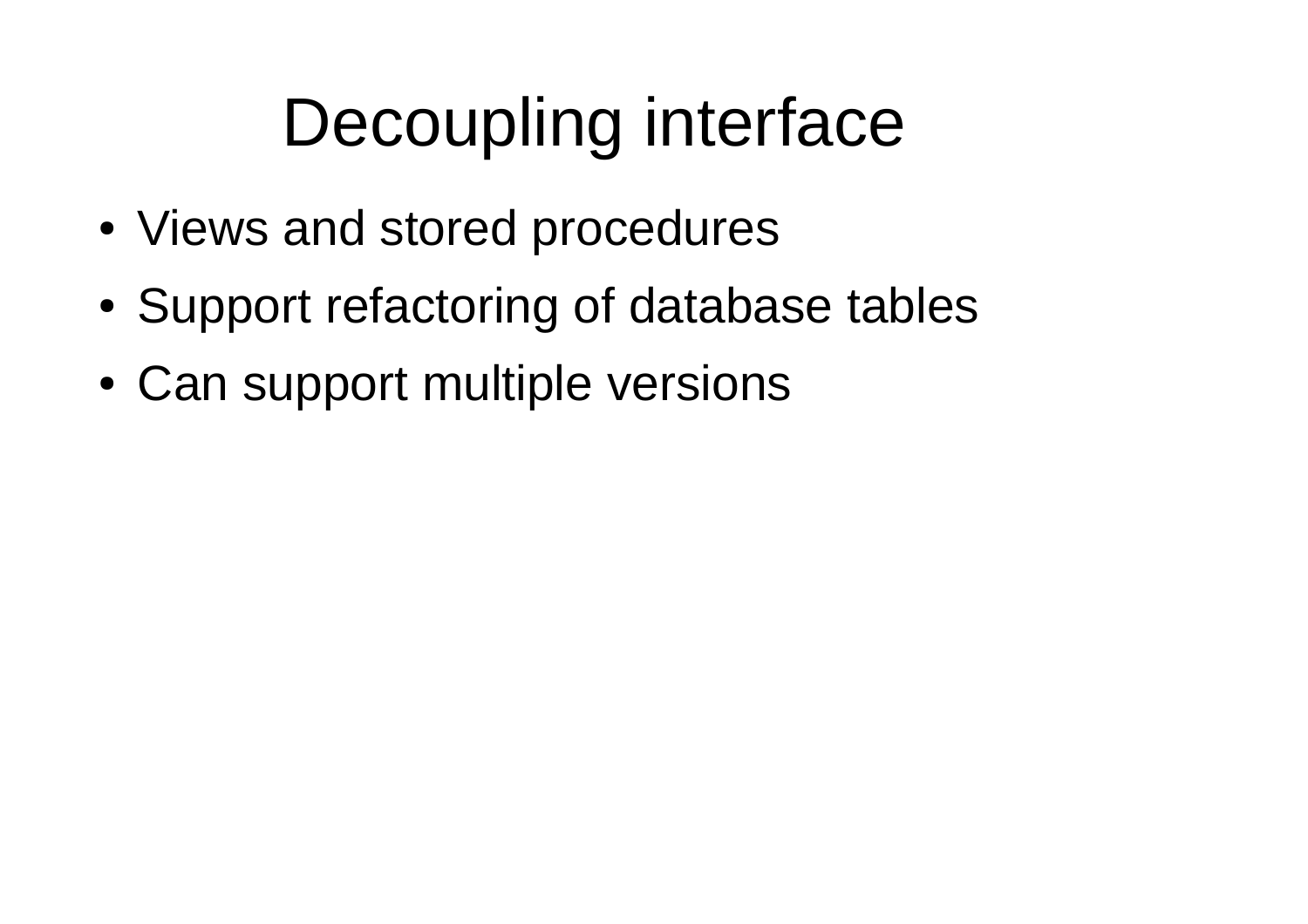- File formats
	- Detecting changes
	- Explicit conversion programs
	- Implicit conversion
		- Reading
		- Writing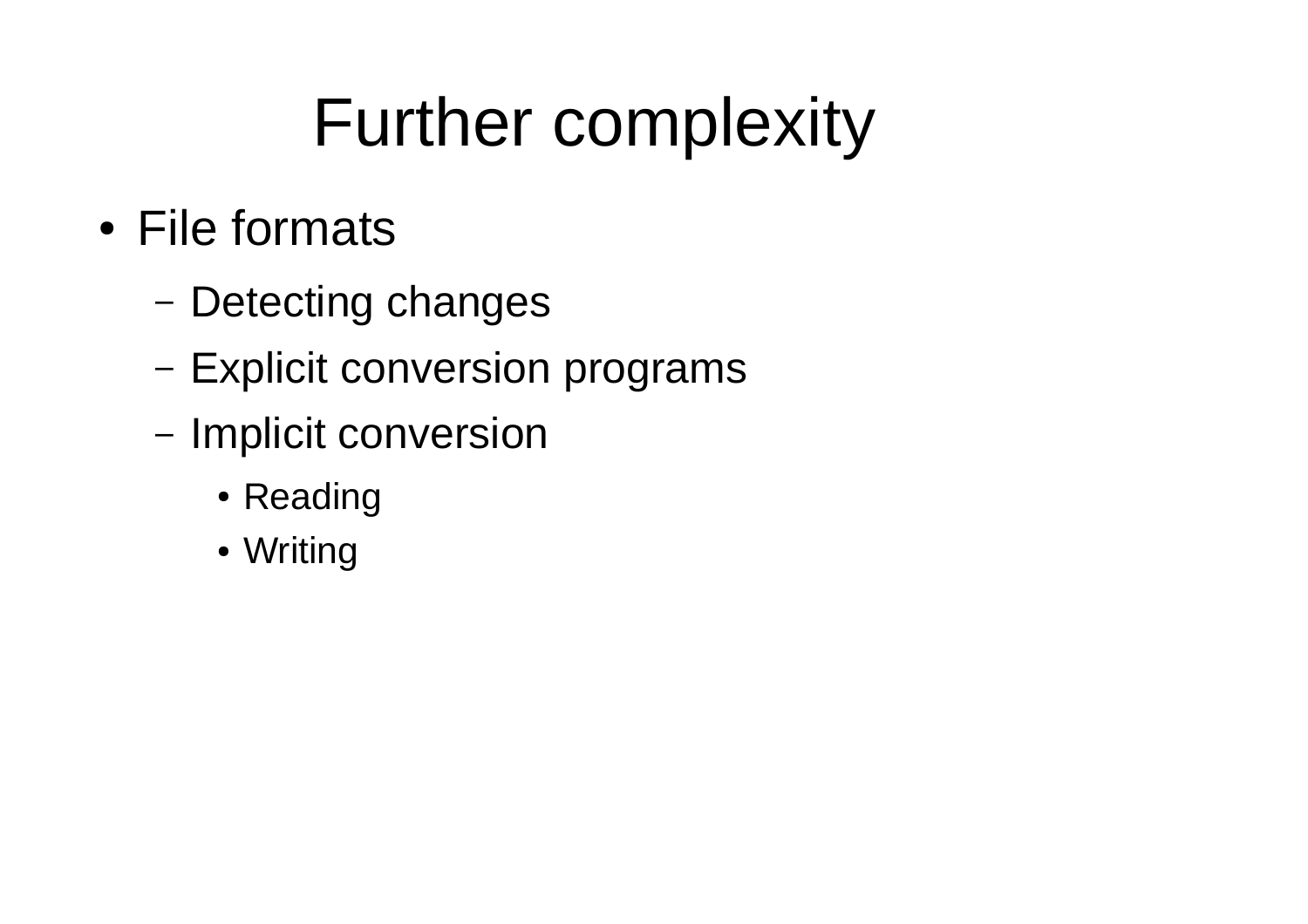# File formats

- ●• Easy to ignore the cost to users of refactoring file formats.
	- –MS Word is a good example …
- ●• It's not just the code changes (reading and writing) but the existing files.
- ●Worst case is not detecting old files
- Critical to read old formats
- ●Good to have way to convert back to old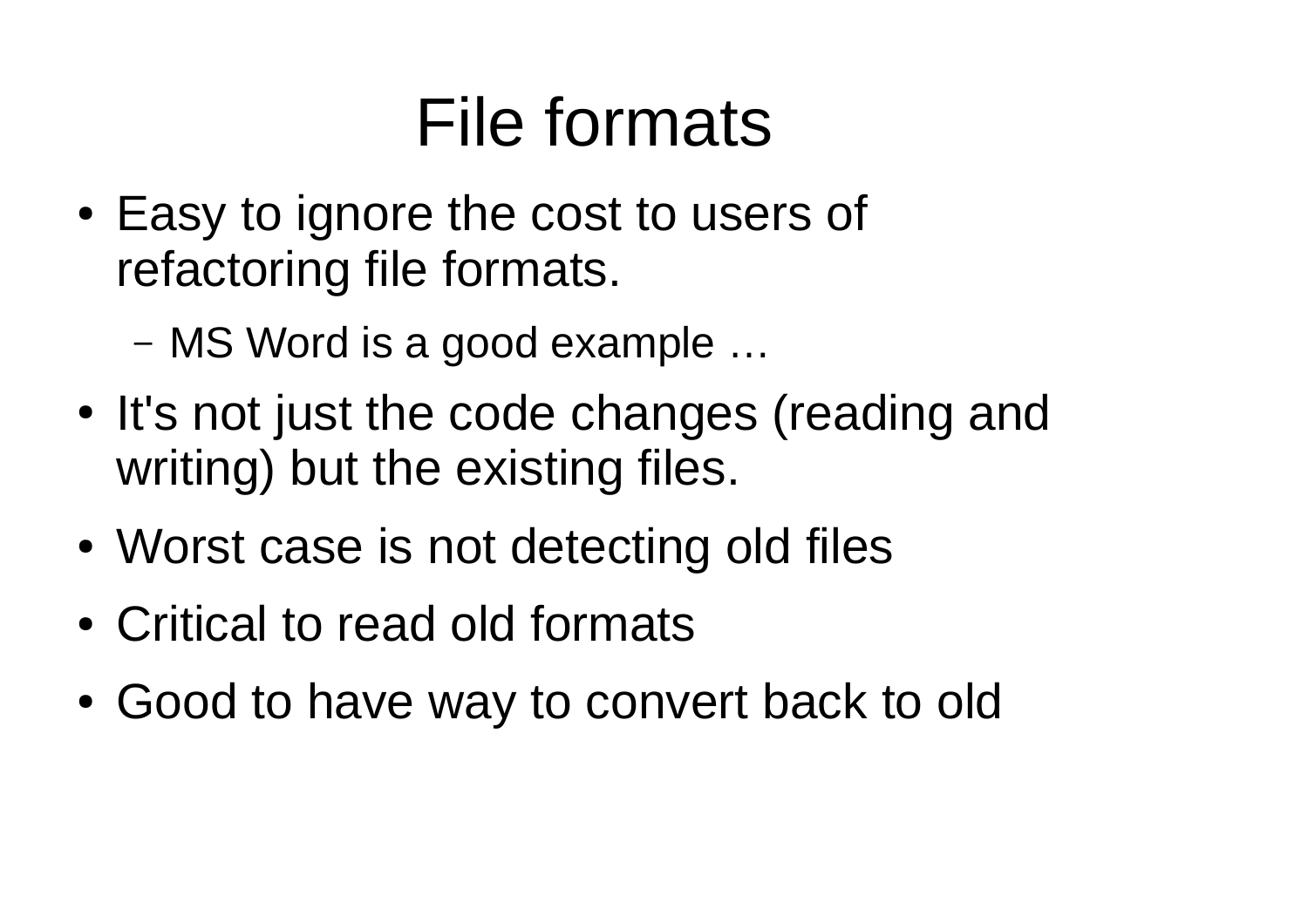- Release cycles
	- How long is your release cycle?
	- What is the cost of a release?
	- What is the likely number of problems?
	- How easy is it to back out?
		- 'Actual' cost
		- 'Political' cost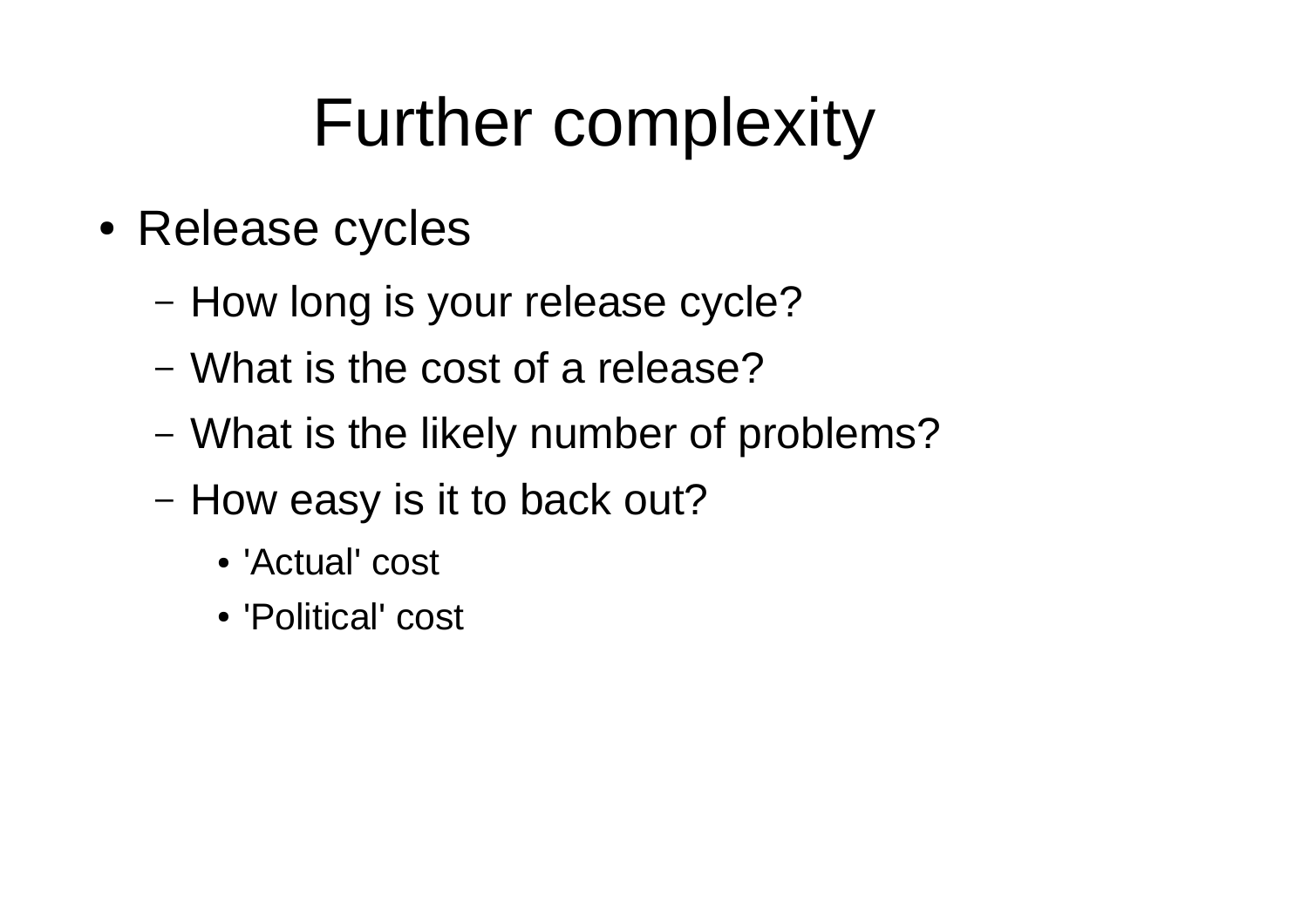# Short cycles

- I like short release cycles
	- Incremental business benefit (Agile methods)
	- Smaller number of changes in each cycle
		- Less to remember
		- Easier to diagnose faults
		- Easier to drop back
	- Mechanism of releasing stays well known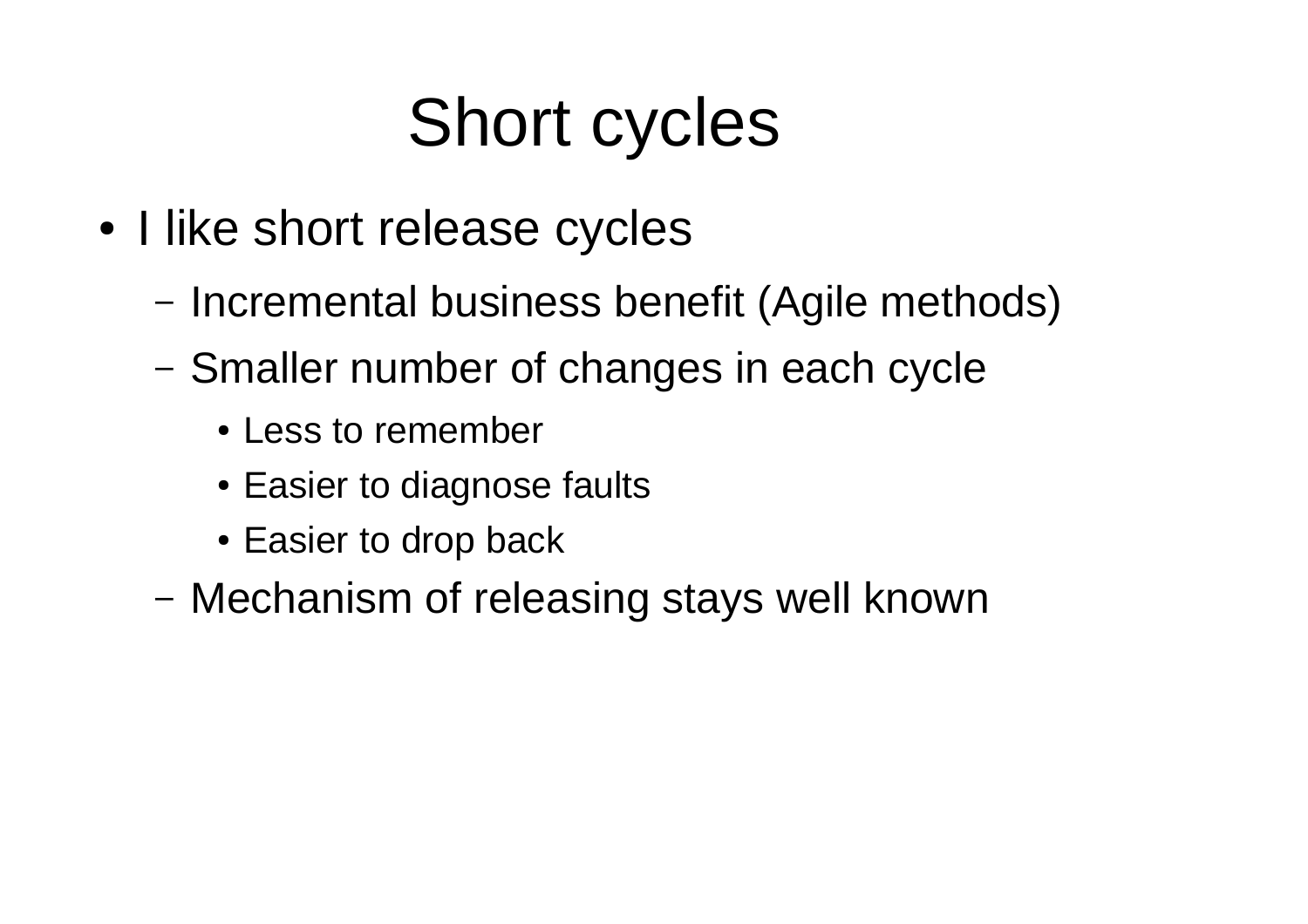# Short cycles

- I don't like short release cycles
	- Too many releases to remember
		- Need good release tracking
	- – Too much testing and paperwork
		- Management/risk issue may not be fixable
	- Too much manual setup
		- Automate it :-)